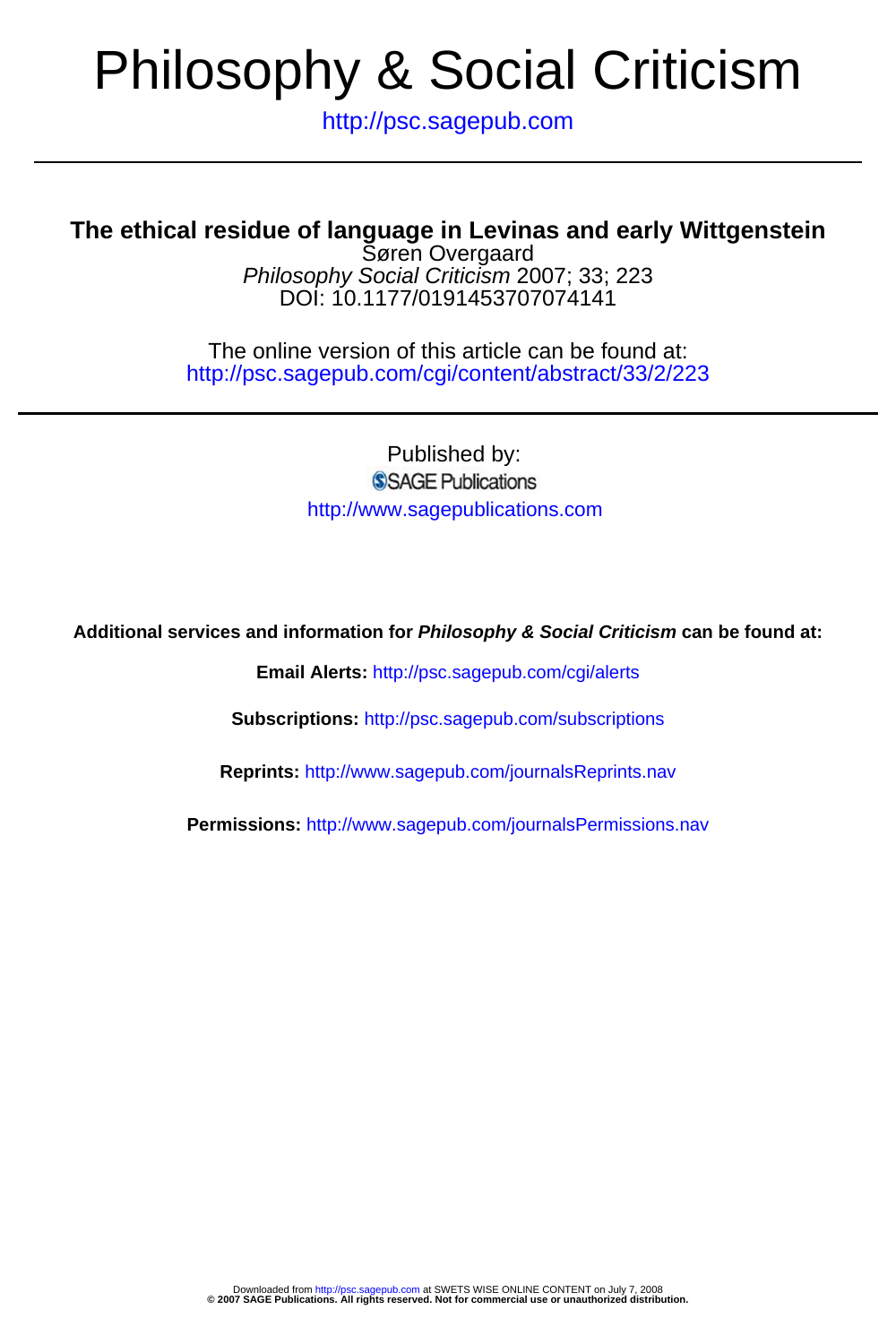# **Søren Overgaard**

# **The ethical residue of language in Levinas and early Wittgenstein**

**Abstract** Using the later Levinas as a point of departure, this article tries to provide an account of the ethics of Wittgenstein's *Tractatus*. Although there has not been written much on this topic, there seems to be an increasing awareness among philosophers that there are interesting points of convergence between Levinas and the early Wittgenstein. In contrast to most (if not all) other accounts of the relation, however, this article argues that the truly significant convergence emerges only when one abandons the received interpretation of the early Wittgenstein, and instead opts for something more akin to the 'new Wittgenstein' interpretation introduced by Cora Diamond and James Conant, among others. On the received interpretation, Wittgenstein places ethics in a realm of ineffable being and truth, and thus remains within what Levinas calls ontology. But on Conant's and Diamond's reading of Wittgenstein, there really are no profound ethical truths that we cannot state, but only 'show'; all the sentences of the *Tractatus* that appear to claim otherwise are ultimately completely nonsensical. This article argues that the *Tractatus* has an 'ethical point' in a quite Levinasian sense, precisely because of the way it unveils its sentences as utterly nonsensical; for this can be seen as a Wittgensteinian attempt to 'unsay' the 'said', in order to let the 'saying' itself be heard.

**Key words** ethics · Emmanuel Levinas · nonsense · the Other · said · saying · Ludwig Wittgenstein

A growing number of philosophers are currently realizing that there are some interesting parallels between Levinas and the early Wittgenstein.<sup>1</sup> The story these perceptive philosophers tell is roughly the following: Levinas and Wittgenstein agree that ethics is not really a theme that we can write books about; an ethical doctrine, appearing on printed pages,

PHILOSOPHY & SOCIAL CRITICISM • vol 33 no  $2 \cdot$  pp. 223–249 Copyright © 2007 SAGE Publications (Los Angeles, London, New Delhi and Singapore) and David Rasmussen www.sagepublications.com DOI: 10.1177/0191453707074141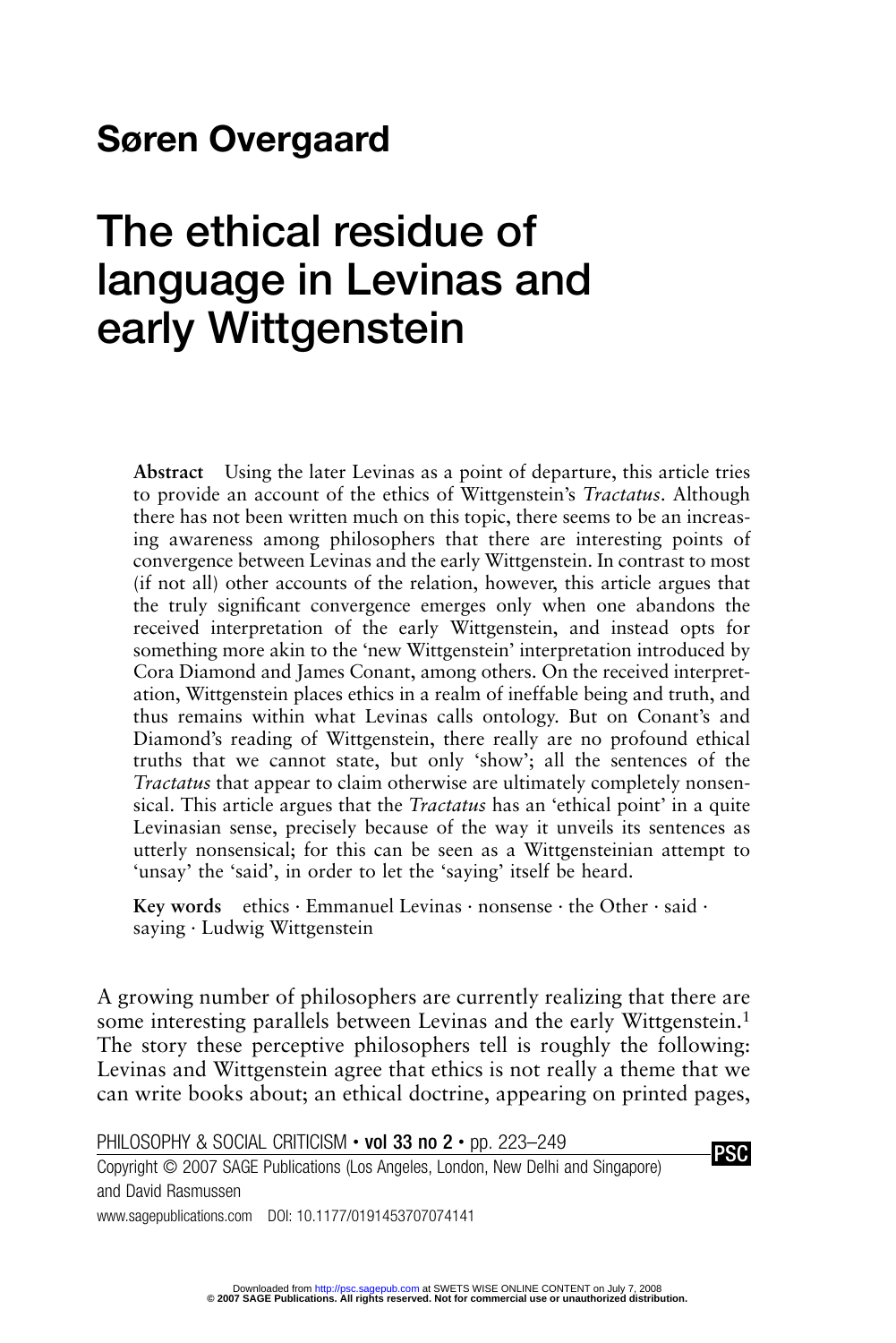will miss what is truly ethical. Ethics transcends the world, transcends all that can be stated in propositions. Ethical discourse is therefore, strictly speaking, nonsense, but the most important nonsense we can possibly imagine. Whereas Levinas contrasts the ethical *saying* with the (ontological) *said*, the *Tractatus* contrasts that which can be *said* with that which can be *shown*, or which shows itself, assigning ethics to the latter category. So while Levinas and Wittgenstein agree that ethics cannot be stated, they differ in their views on how ethics transcends the thematic content of what we say. Levinas thinks it consists in the very *saying* of what we say; Wittgenstein thinks it is something 'mystical' that might be *shown* in and through what we can and do say.

There is much that is correct and of value in this picture. First of all, the general suggestion that a reading of the early Wittgenstein's remarks on ethics might illuminate Levinas' ethical writings and vice versa is very valuable. Second, there is hardly any doubt that the point about Wittgenstein's and Levinas' suspicion of all theorizing about ethics, where ethics is treated as just another philosophical theme, is correct. That ethics somehow transcends the world, understood as an object of science, is, I take it, something Levinas and Wittgenstein would agree on as well; and they would both hold that ethics therefore in some sense transcends the realm of propositions and statements. But the rest of the picture is a bit too simple, I think. The contrast between saying–said and said–shown, and the supposed agreement that ethical discourse is 'strictly speaking' nonsense, but nevertheless important nonsense, are thus problematic elements. Not so much because of the way they portray Levinas,<sup>2</sup> but because of the position they attribute to Wittgenstein. The use made of the said–shown distinction and the notion of 'strictly speaking' nonsense (that is nevertheless serious and important) seem to rely on an interpretation of Wittgenstein that has recently been challenged by philosophers such as James Conant and Cora Diamond.

I will not claim that Conant and Diamond provide the 'correct' interpretation of the early Wittgenstein. My point is rather this: if one follows Conant's and Diamond's so-called 'austere nonsense' view just part of the way, then one will have to develop a different account of the early Wittgenstein, and that means also a somewhat different, and much more interesting, account of the parallels between Levinas and Wittgenstein. On such a reading, the *Tractatus* does not emphasize 'showing' in contrast to the Levinasian 'saying'; the whole point of the *Tractatus* is rather, in a Levinasian idiom, to unsay its own said. Thus, if we pay attention to parts of the recent discussion of the *Tractatus*, we can formulate a striking vision of what 'ethics as first philosophy' might look like, one that is surprisingly close to some of Levinas' concerns. This is what I want to argue in the present article.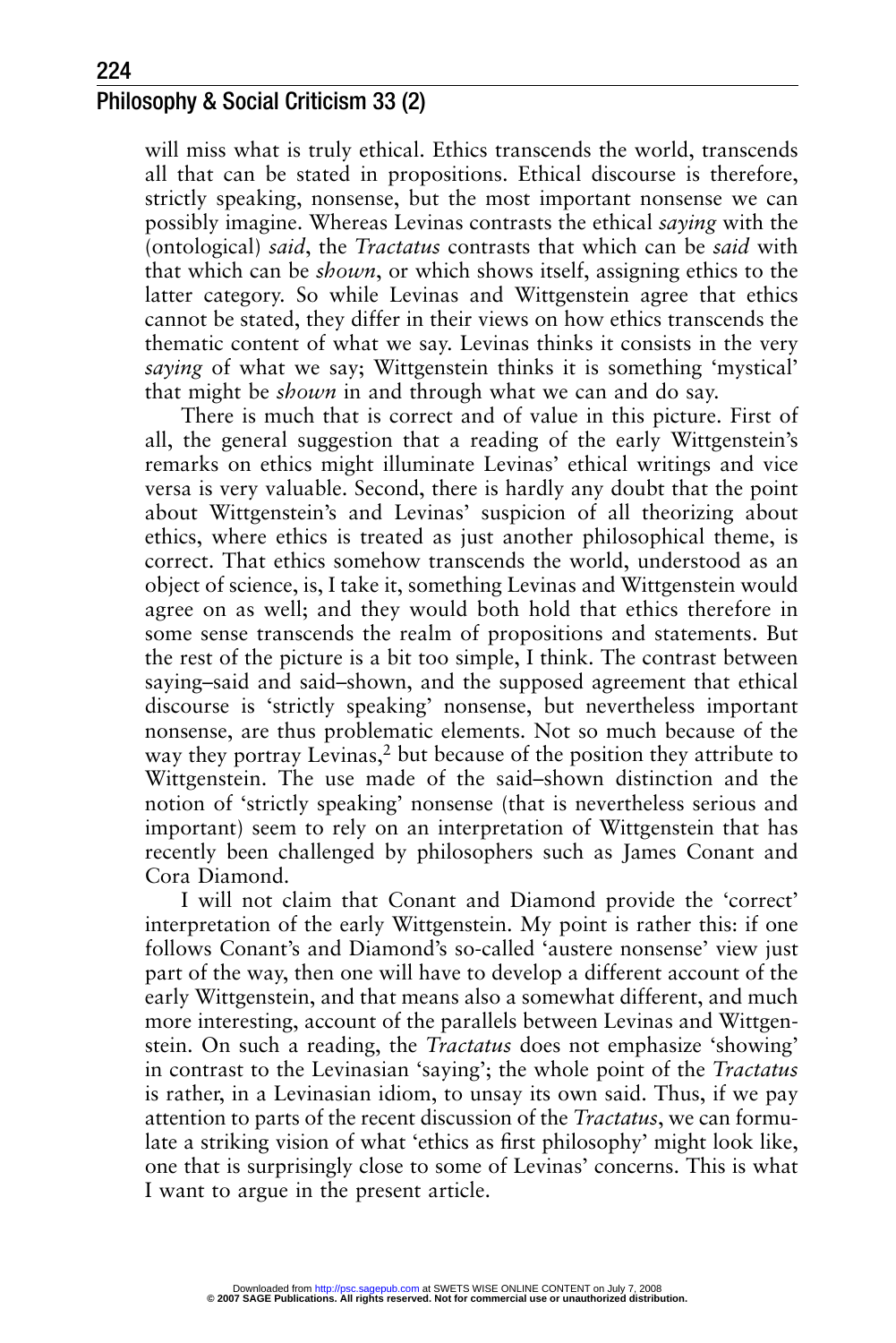There are a number of steps that we must take to reach that conclusion, however. First, we must see what it is that leads Levinas, in his writings after *Totality and Infinity*, to emphasize the contrast between saying and the said; and we must grasp the function of the notion of 'unsaying'. Second, the received interpretation of the *Tractatus* must be outlined, and it must be shown how Conant's and Diamond's 'new' interpretation differs from it. Finally, then, the significance of this 'new Wittgenstein' to the Levinasian project of ethics as first philosophy can be outlined.

#### **1 Unsaying the said: from Totality and Infinity to Otherwise than Being**

The notion of 'unsaying the said' is already present in Levinas' first *magnum opus*, *Totality and Infinity* (1961). In this work, however, the idea is only mentioned *en passant*, and does not seem to be of any fundamental methodological significance to the work.3 This has clearly changed by the time Levinas publishes his second major philosophical work, *Otherwise than Being or Beyond Essence* (1974). In the latter work, juxtapositions of saying and said, and reflections on the necessity of unsaying the said, recur incessantly, and the issue seems to be of the greatest importance to the very project of ethics as first philosophy. It is safe to say that this change is, at least in part, due to the impact Jacques Derrida's essay 'Violence and Metaphysics' made on Levinas' thinking. Derrida made Levinas aware of the profound difficulties inherent in the latter's ethical project – difficulties broadly concerning philosophical language.

In *Totality and Infinity*, Levinas launches a fundamental critique of western philosophy. Western philosophy, according to Levinas, 'has most often been an ontology: a reduction of the other to the same by interposition of a middle and neutral term that ensures the comprehension of being' (TI, p. 43).4 This term has had many different names throughout the history of modern philosophy; for example, 'sensible qualities' (Berkeley), 'concept' (German Idealism), 'horizon' (Husserl), or 'being' (Heidegger). Common to all cases is the structure that Levinas finds most forcefully articulated in book VI of Plato's *Republic*. Just as sight, as Socrates explains to Glaucon and Adimantus, cannot establish contact with anything except through the element of *light*, so everything 'other', in the philosophical tradition of the West, is always approached through some impersonal, universal third term that is not identical with the other, but makes possible the comprehension of the other. According to Levinas, the result of such an approach is the domestication and appropriation of alterity: the other is never encountered as an irreducible individual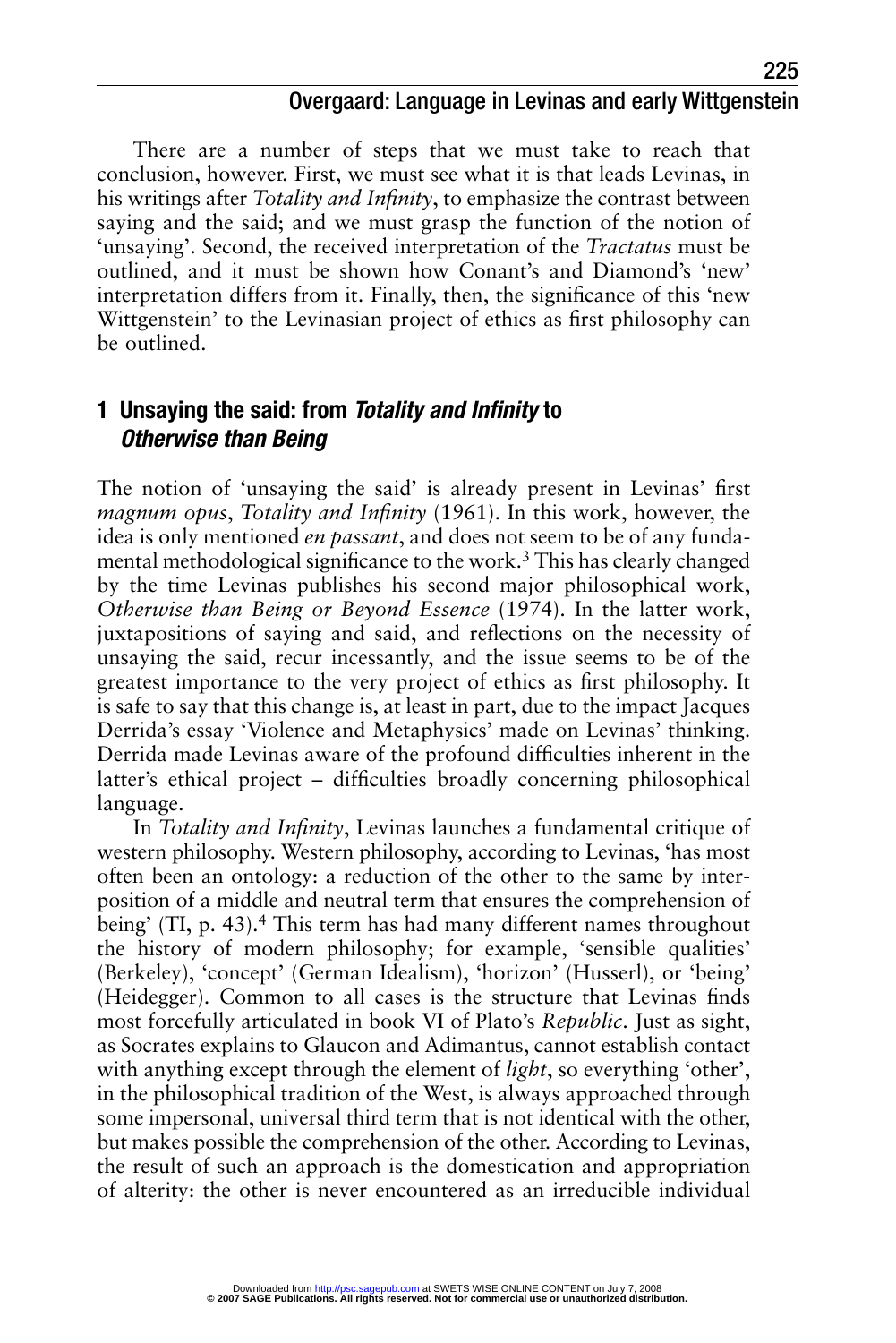other, but always as, for example, a *Mitdasein*, another specimen of *Dasein*, and thus it is pulled into the sphere of the well known and unsurprising – what Levinas calls 'the same'. The same, however, does not exhaust being. Indeed it leaves out 'the ultimate event of being itself', for that 'event' is precisely exteriority or radical alterity (cf. TI, pp. 28, 290).

The radically or absolute other, Levinas says, is the Other (*Autrui*) (TI, p. 39), i.e. the other person. Insofar as the other that ontology pulls into the same is the Other, the result is violence: the other person – fully illuminated by the concept she or he is placed under – is domesticated, suppressed, and possessed, denied her or his alterity, subjected to domination and tyranny (cf. TI, pp. 42–8). In opposition to this approach, Levinas urges us to rethink the possible relations to the other person. It is possible, he thinks, to conceive of a relation with the Other that does not rest on violent comprehension – a relation that obtains without the help of mediating third terms. The aim of *Totality and Infinity* is precisely to describe such a relation.

To put it briefly, Levinas sees this 'non-allergic' relation to the Other realized in what he calls 'discourse'. Whatever the thematic content of my speech,<sup>5</sup> even if the Other is precisely the thematic object of my discourse, something very peculiar happens in this situation:

To the one the other can indeed present himself as a theme, but his presence is not reabsorbed in his status as a theme. The word that bears on the Other as a theme seems to contain the Other. But already it is said to the Other who, as interlocutor, has quit the theme that encompassed him, and upsurges inevitably behind the said. (TI, p. 195; cf. CPP, p. 41)

As soon as I thematize the Other, as soon as I utter my analysis of her or him in words, I have already also said those words *to* the Other. This means that, no matter how complete my analysis, the Other emerges outside the analysis, unencompassed by it, as the one to whom I am talking. The Other is the interlocutor who appears 'behind the said', behind the comprehended and grasped content, as soon as this content is uttered. In fact silence, too, in virtue of the way it 'weighs down' on us, testifies to the Other's presence as interlocutor.

Discourse, then, confronts me with, or brings me 'face to face' with, another whose presence is essentially non-mediated. The notion of 'face' is one that becomes crucial in Levinas' attempt to articulate the encounter with the Other in discourse. Encountering the Other as interlocutor, he repeatedly stresses, means encountering the *face* (TI, p. 50); and to encounter a face is fundamentally different from encountering an object of any kind.6 The Other's face does not manifest itself by its qualities – form, color, smoothness, etc. – but breaks through them, expressing itself:

The face of the Other at each moment destroys and overflows the plastic image it leaves me, the idea existing to my own measure and to the measure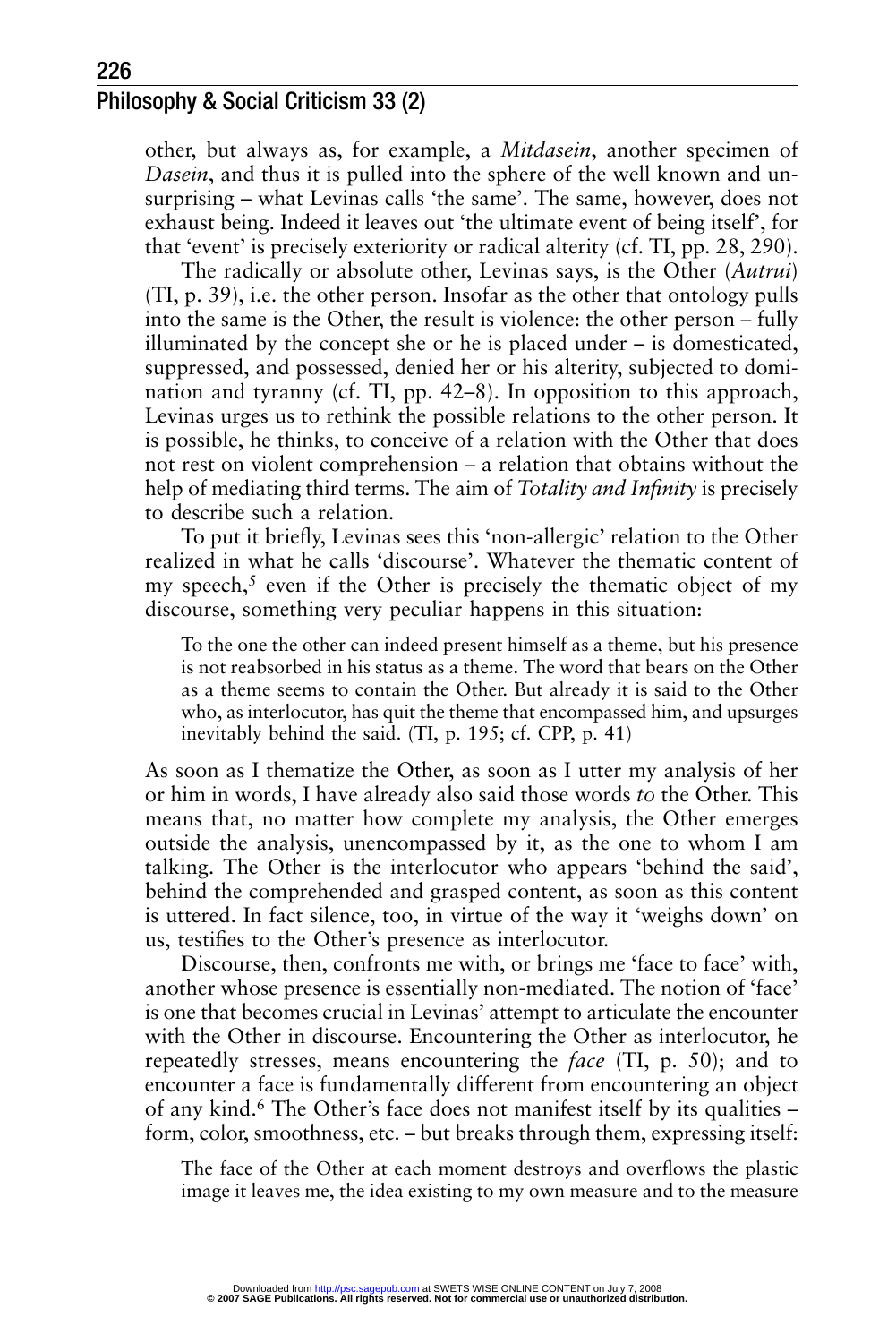of its *ideatum* – the adequate idea. It does not manifest itself by these qualities, but *kath' auto*. It *expresses itself*. (TI, p. 51)7

Levinas describes this 'face to face' encounter with the Other as an 'ethical' encounter (TI, p. 73).8 Even if one only turns to the Other in order to announce her death sentence, she is still respected in her radical alterity because, *as the one to whom one speaks*, she is not grasped and thematized (TI, p. 69). Conversely, one's actions can be to another's advantage and still be disrespectful. As long as I only act 'on' the Other, without talking to him, I do not really relate to him as a person; I treat him more or less like a veterinarian would treat an injured animal. I precisely relate to another as an Other when I do not merely act upon her or look at him, but speak to her or him.

Discourse effects a corresponding 'ethical' transformation on the side of the subject speaking. As Levinas will argue in detail when his focus later shifts from the Other as she 'appears' in the ethical relation to the 'subject' as claimed by the Other, speaking to another means exposure to the Other. This is because, whatever the communicated content, speaking communicates, first of all, my giving signs to the Other, my 'disclosure' to the Other. To speak is to run a 'fine risk', as Levinas puts it, to run the risk of being met with silence or reproach. It is to turn one's face toward the Other, exposing it to her insults and rage, and at the same time *announcing* this very act of turning one's face, that is, exposing one's exposure (OB, pp. 49, 120; CPP, p. 170). According to Levinas, this way of presenting the relation to the Other implies a radical break with the tradition of western philosophy. It means dethroning ontology, the project of comprehending being, and putting ethics in its place as *prote philosophia* (TI, pp. 304, 48).

In his influential essay 'Violence and Metaphysics', Derrida famously questions whether Levinas is able to make such a radical break with ontology after all. According to Derrida, there are serious tensions in Levinas' project. On the one hand, Levinas thus emphasizes the necessity of a disruption of the inherently violent western ontological tradition.9 On the other hand, he himself employs the language of ontology – even to the point where the Other is described as the ultimate event of being. Derrida suggests that this only goes to show that the language of ontology – the Greek language – has an 'unlimited power of envelopment, by which he who attempts to repel it would always already be *overtaken*'.10 This language is no 'neutral territory' that allows us to do what we want (VM, pp. 152–3), and in particular it does not permit the kind of pure, non-violent, thinking of the Other that Levinas apparently hopes to accomplish. Since we do not have another language at our disposal such a pure 'heterological' thinking can only be a dream that 'must vanish *at daybreak*, as soon as language awakens' (VM, p. 151). Derrida's point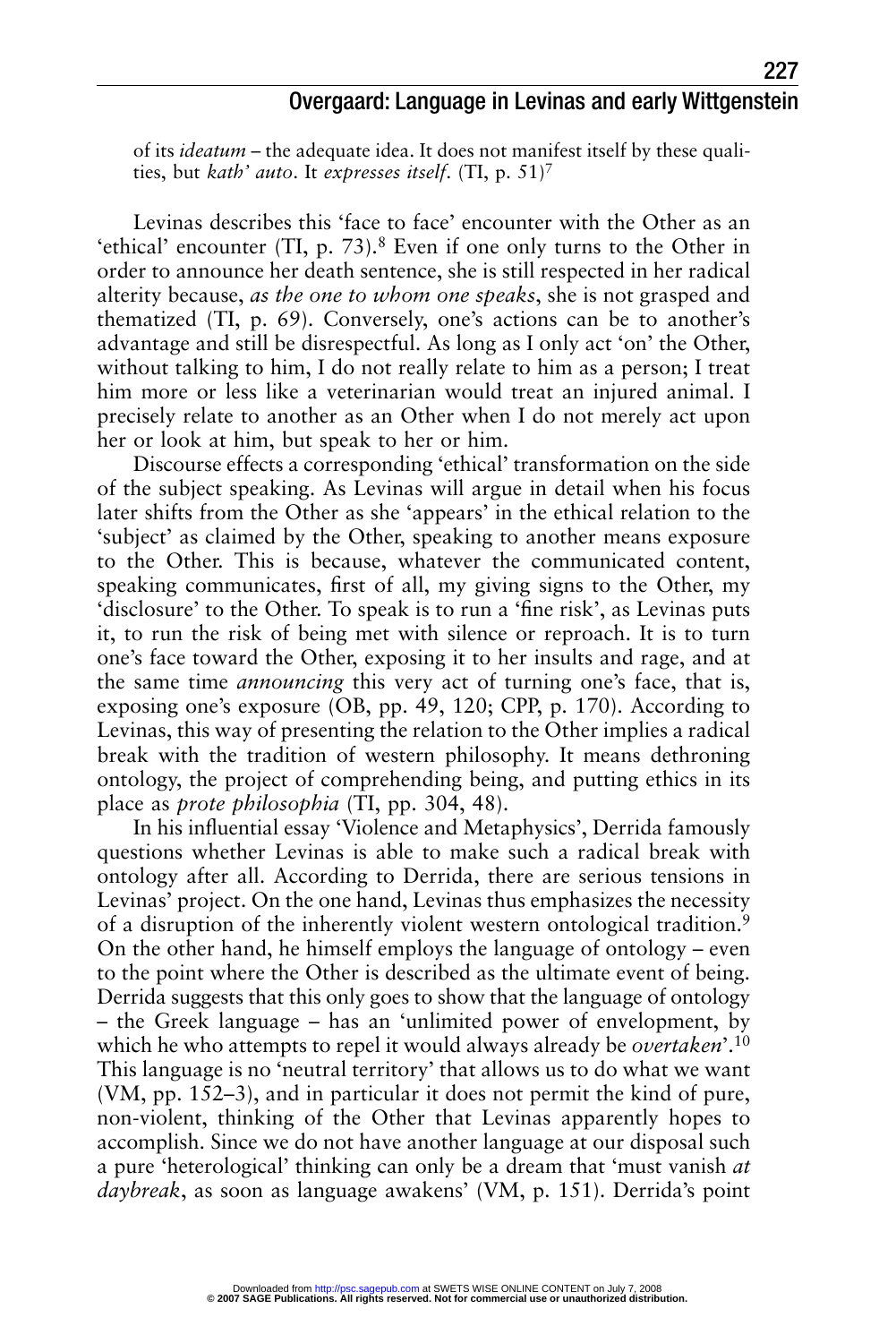is of course not that we should give up talking, or give up writing philosophy: the violence of silence, he acknowledges, is the worst kind of violence (VM, pp. 117, 130). His point is rather that, as soon as we speak and write, we have thematized the Other, conceptualized and thus comprehended the Other. That is, we have inevitably committed some kind of 'violence'. Our fight against violence can then only take the form of a certain counter-violence (VM, p. 117). There can be no *pure* philosophy of the radically Other.<sup>11</sup>

Several of the changes that Levinas' vocabulary and perspective undergo in *Otherwise than Being* may have been prompted by Derrida's essay. Levinas now focuses on the subject as awakened by the Other, rather than on the Other herself or himself; he now avoids dichotomies such as same–other, and prefers to speak of that which is completely 'otherwise' than being, including all its distinctions and dichotomies; and he now seems to attach great methodological significance to the distinction between saying (*le dire*) and the said (*le dit*). At least the lastmentioned change is undoubtedly occasioned by 'Violence and Metaphysics': it constitutes a direct response to Derrida's point about the inevitability of thematization and comprehension.

Levinas' response to Derrida is roughly the following. He grants that by writing books *about* the Other, *about* the ethical relation, he makes this relation (and the related beings) into philosophical themes, that is, into something *said*. The ethical relation to the Other is presented in propositions; it is analyzed and presented thematically to us, and thus reduced to comprehended being (cf. OB, p. 155). But this betrayal is simply the price we have to pay if we are to speak (or write) at all, Levinas observes. And he explicitly acknowledges that this state of affairs presents his account with a methodological problem (cf. OB, pp. 6–7).<sup>12</sup> For Levinas emphasizes, on the one hand, that there can be no said without a saying that already places one before an Other who is not encompassed by the thematic content of the said, while, on the other hand, admitting that this saying tends to become completely absorbed in the said. In connection with the first claim, he is able to draw on analyses already developed in *Totality and Infinity*:

And I still interrupt the ultimate discourse in which all the discourses are stated, in saying it to one that listens to it, and who is situated outside the said that the discourse says, outside all it includes. That is true of the discussion I am elaborating at this very moment. This reference to an interlocutor permanently breaks through the text that the discourse claims to weave in thematizing and enveloping all things. In totalizing being, discourse qua discourse thus belies the very claim to totalize. (OB, p. 170, cf. p. 18)

In other words, here the analysis of discourse elaborated in the first major work is applied to Levinas' own discourse, the sentences making up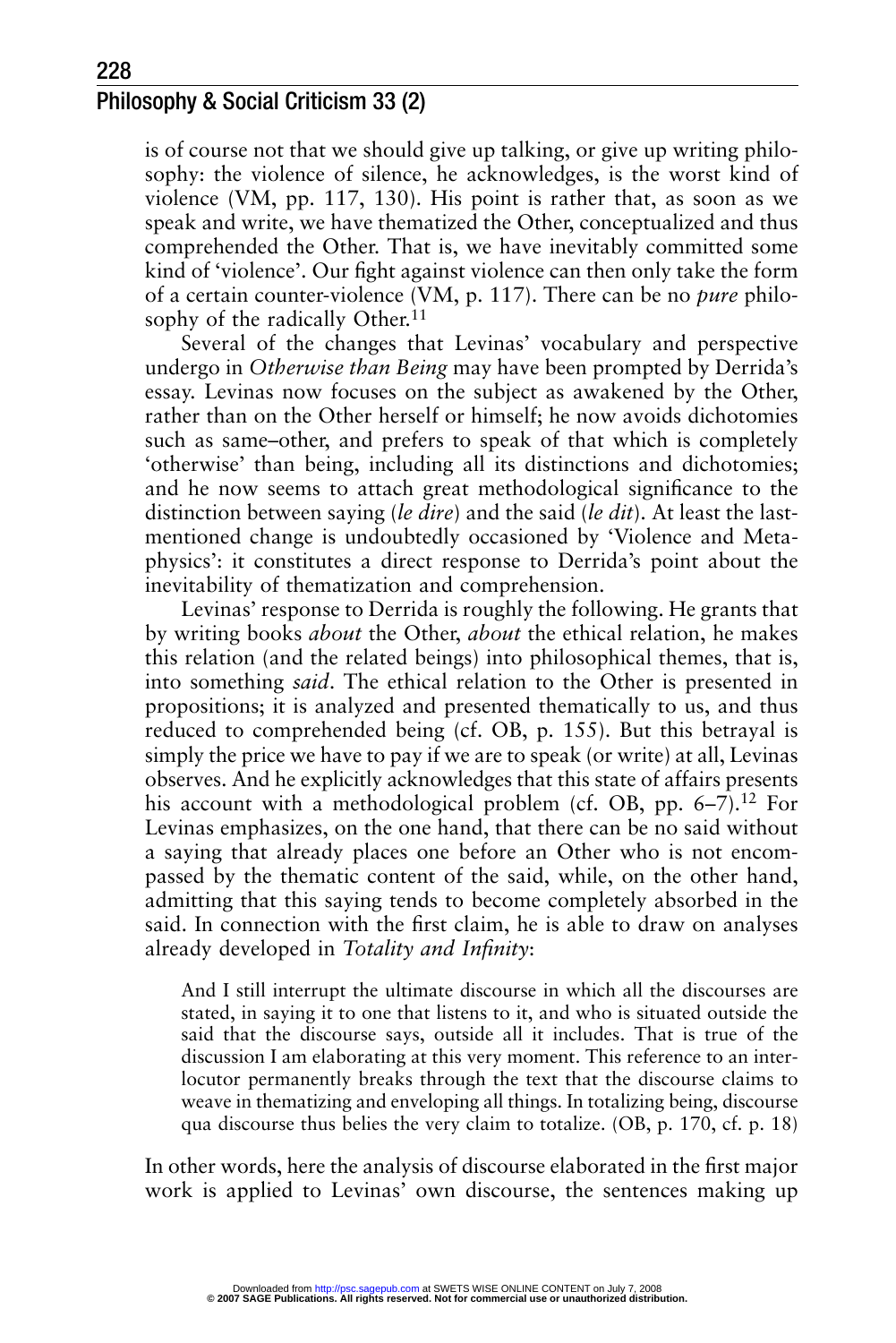*Otherwise than Being*. Whatever the thematic content of these sentences, they also enact a saying that already confronts an Other, outside every theme. Even if *Otherwise than Being* must conform to 'the necessities of thematization' (OB, p. 19), and will 'give an ontological said' (OB, p. 44), it can thus never be completely reduced to that said.

Yet Levinas admits that the saying enters continually into a conjunction with the said, lending itself to it, or even letting itself be reduced to it. Saying is destined to become absorbed and 'inscribed' in the said, 'dying' in the said (OB, pp. 36, 44, 62). This is the danger that concretely threatens *Otherwise than Being*. The *saying* says *something*. It issues in sentences with a thematic content, printed on the pages of a philosophical book. The saying, in other words, has a said that might betray the saying and present itself as the only important thing.<sup>13</sup> In order to solve this methodological problem, Levinas proposes, borrowing Husserl's famous concept, to perform a 'phenomenological reduction'. What Levinas has in mind, however, is not a movement from the world of the natural attitude back to transcendental subjectivity, but rather a procedure of 'going back' from the said, in which saying is absorbed and frozen, to the saying that issued in the said – a movement back from being to the 'otherwise than being'. As Levinas puts it:

. . . in reducing the said to the saying, philosophical language reduces the said to breathing opening to the other and signifying to the other its very signifyingness. This reduction is then an incessant unsaying of the said, a reduction to the saying always betrayed by the said, whose words are defined by non-defined words; it is a movement going from said to unsaid in which the meaning shows itself, eclipses and shows itself. (OB, p. 181; cf. p. 7)

The last portion of this passage reminds one of Heidegger's famous analysis of a malfunctioning tool. A malfunctioning tool, according to Heidegger, presents itself to its would-be user in a certain 'unhandiness' (*Unzuhandenheit*).14 One could almost say that the useless, broken tool announces itself in a certain presence-at-hand, as merely another occurrent entity. And yet this loss of handiness on the part of the tool at the same time accentuates its readiness-to-hand in a 'farewell', as Heidegger puts it.15 This is because I am now suddenly painfully aware of what I needed the tool for – something that remains quite inconspicuous in the context of normal, unproblematic use. In a similar way Levinas seems to say that, in the movement from said to unsaid (where ultimately, nothing would be *said*, if this reduction could be carried through completely), the *saying* presents itself in a 'farewell'. The said is unsaid, and thereby the saying also 'eclipses', but not without 'showing' itself one last time.

But does *Otherwise than Being* perform such a reduction, then? Are the tortuous, sometimes almost contradictory, and often barely comprehensible, sentences of the book precisely a performative unsaying of the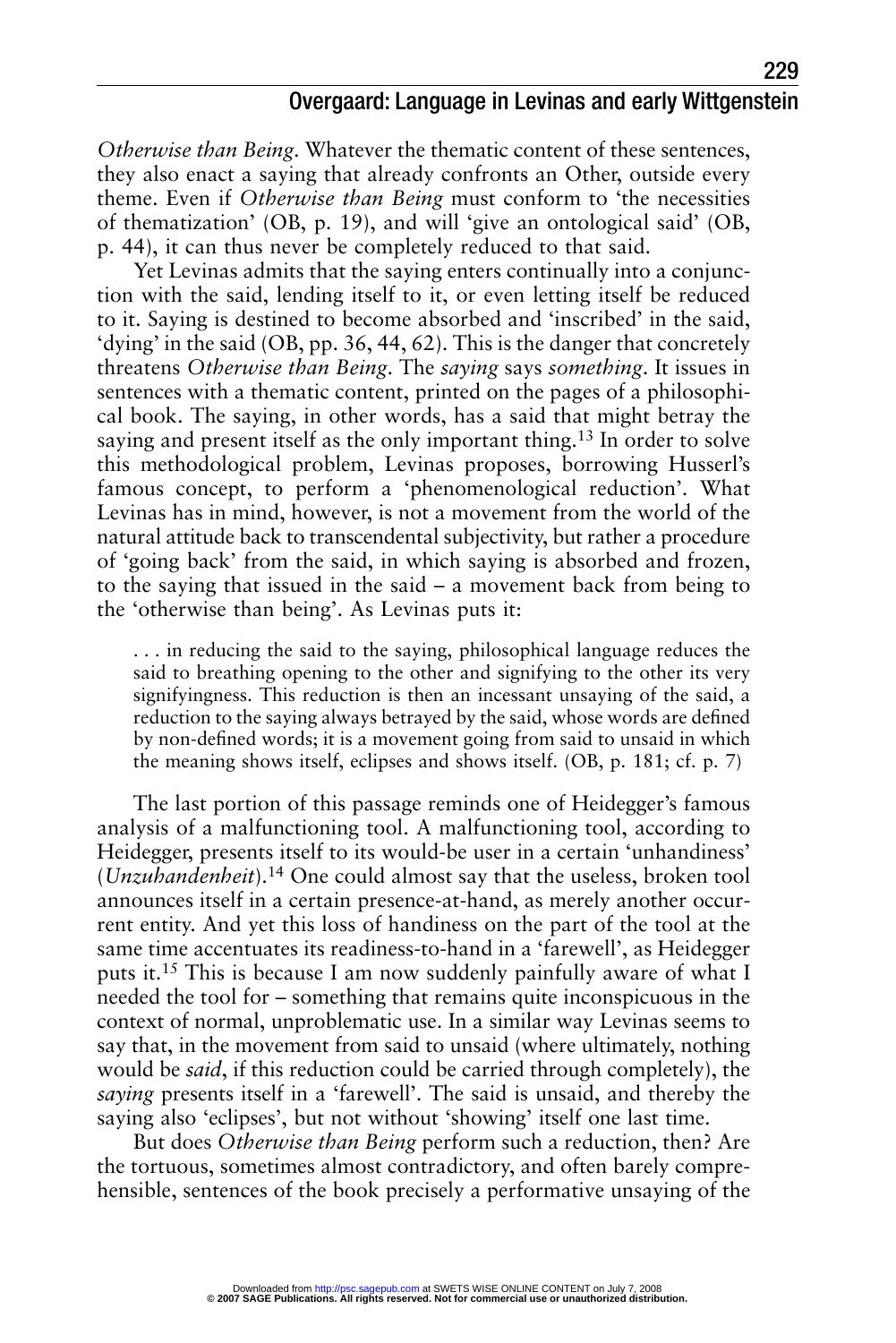said, designed to let *saying* emerge, if only briefly, in its purity? There is reason to think so. The way *Otherwise than Being* uses the traditional debate about skepticism, for example, would seem to indicate such a strategy. Levinas explicitly says that the reduction of the said must be unfolded 'in stated propositions, using copulas' (OB, p. 44). In other words, what contests the absorption of saying into said, what reduces the latter to the former, must itself be a said (OB, p. 44). This may appear contradictory, for while one 'said' might contest another 'said', it can hardly contest everything 'said' without also contesting itself. Levinas refers to the standard objection to skepticism at just this point (OB, p. 168). To contest the possibility of truth is self-refuting, since it involves claiming the truth of at least one proposition. But, Levinas asks, how come skepticism always returns, then? His answer is that skepticism refuses 'to synchronize the implicit affirmation contained in saying and the negation which this affirmation states in the said' (OB, p. 167). The perpetual return of skepticism testifies to the circumstance that saying and said belong to different levels and orders, to different 'times'. The saying that reduces, unsays, or deconstructs the said, also unsays what it itself says – but since the *saying belongs to a different order*, it remains unaffected by this deconstruction. *Otherwise than Being*, then, whose words unsay the said, also unsays those very words – unsays *it all* – and thereby lets the saying be heard, as an 'echo' already fading away (cf. OB, p. 44). Levinas' move thus suggests a response not unlike Nietzsche's reply to an imaginary interlocutor accusing him of advocating a selfrefuting relativism: 'Granted that this too is only interpretation – and you will be eager enough to raise this objection? – Well, so much the better.<sup>'16</sup> In a certain way, Nietzsche refuses to commit himself completely to what he has *said*. In fact he happily accepts the self-annihilation of his own said, since it leaves behind only the gesture performed by his *saying*, the gesture that precisely annihilates (or more correctly relativizes) *everything* said. Much like Nietzsche, Levinas seems to resign himself to unsaying the said, unsaying *everything* said, in order that the 'saying' itself, the approach and proximity of the Other be 'extracted' (cf. OB, p. 7). The strategy of *Otherwise than Being*, in other words, is to unsay the said 'in stated propositions'. The unsaying is supposed to undermine those stated propositions along with everything else that is said, and thereby 'reveal' the saying itself as 'otherwise' than the said, belonging to a completely 'different order'.<sup>17</sup>

#### **2 Ethics in early Wittgenstein**

Let me now turn to the early Wittgenstein's approach to ethics. At first blush, no two philosophers would seem further apart than Levinas and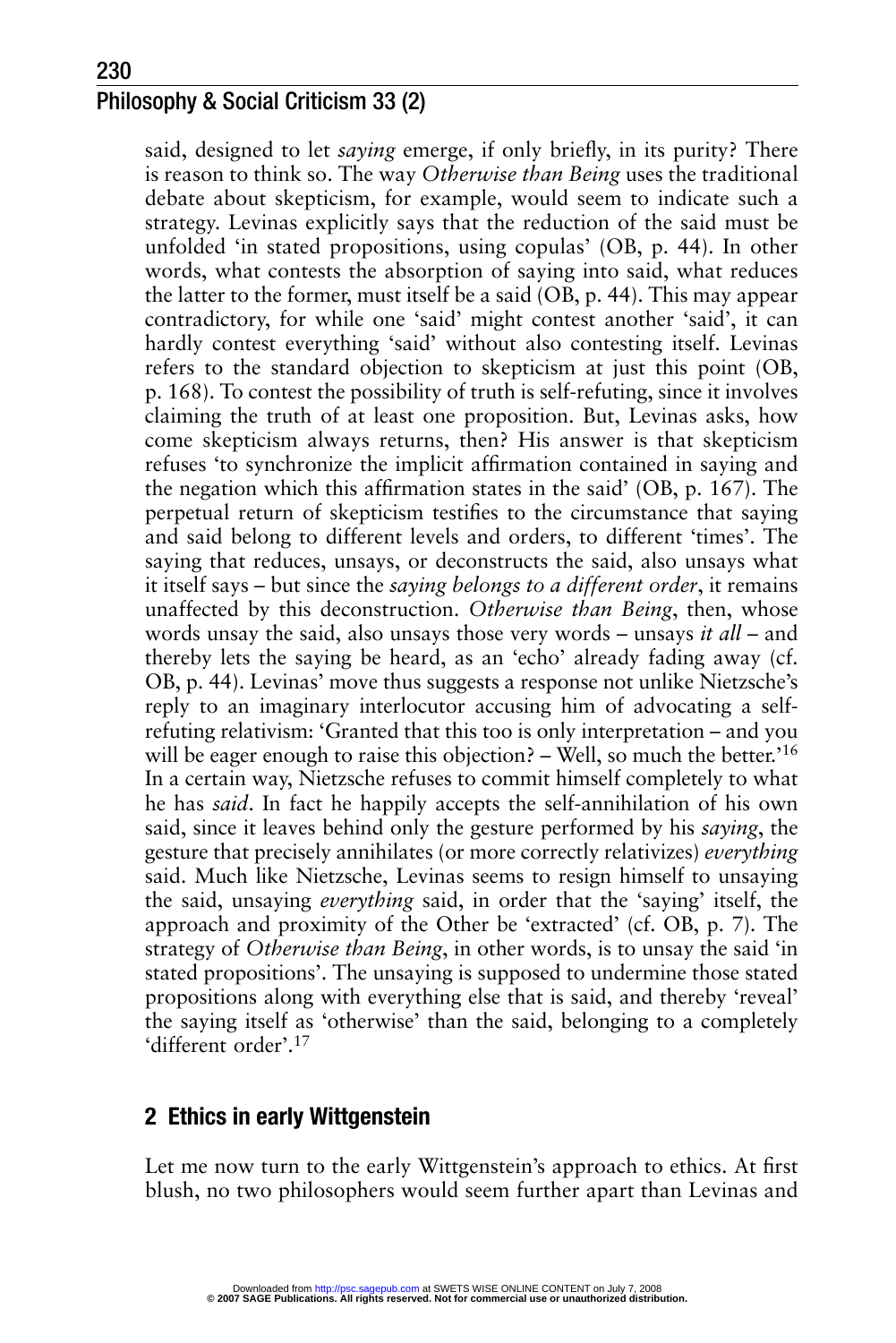the early Wittgenstein. The difference between their styles alone is enough to make one doubt the possibility of even the slightest point of convergence. On the one hand, we have Levinas' extremely complex, terminologically 'sloppy',<sup>18</sup> ethically charged prose, and on the other hand, we have the brief, almost curt, terminologically sharp, numbered statements of the *Tractatus*, apparently dealing mainly with issues in logic. But just below the surface there seem to be significant similarities. Wittgenstein thus insists that his work is not really a treatise on logic after all. Rather, it has an ethical point. In a 1919 letter to Ludwig von Ficker, concerning the *Tractatus*, Wittgenstein famously states that

. . . the book's point is an ethical one. I once meant to include in the preface a sentence which is not in fact there now but which I will write out for you here, because it will perhaps be a key to the work for you. What I meant to write, then, was this: My work consists of two parts: the one presented here plus all that I have *not* written. And it is precisely this second part that is the important one. My book draws limits to the sphere of the ethical from the inside as it were, and I am convinced that this is the ONLY *rigorous* way of drawing those limits. In short, I believe that where *many* others today are just *gassing*, I have managed in my book to put everything firmly into place by being silent about it. . . . For now, I would recommend you to read the *preface* and the *conclusion*, because they contain the most direct expression of the point of the book.<sup>19</sup>

Another, equally important similarity concerns the relation between ethics and that which can be said, stated in propositions. As already noted in the introduction to this article, Wittgenstein appears to agree with Levinas that there can be no ethical propositions, that 'ethics cannot be put into words', that '[e]thics is transcendental'  $(T, \S \S 6.41-6.421;$ cf. NB, pp. 78–9).20 Thus, insofar as the *Tractatus* consists of sentences expressing propositions, its ethical point cannot be something that is stated in those sentences.

These convergences are certainly significant. But how deep do they go? This depends to a great extent on how we interpret the early Wittgenstein's conception of ethics. According to what I will call the 'received' interpretation of the *Tractatus*, the crucial distinction in this context is the distinction between that which can be shown (or shows itself) and that which can be said. Wittgenstein, on this interpretation, argues that there are features of reality that can be said, and other features of reality that can be *shown*, or show themselves, but cannot be said (cf. T, § 4.1212). The fact that Emmanuel Levinas is the author of *Otherwise than Being* is something that can be said. It can be stated in a proposition – 'Emmanuel Levinas is the author of *Otherwise than Being*' – that functions as a 'picture' of the fact (cf. T, § 4.01). But in order for the proposition to be able to represent a state of affairs in this way, it must have something in common with the state of affairs it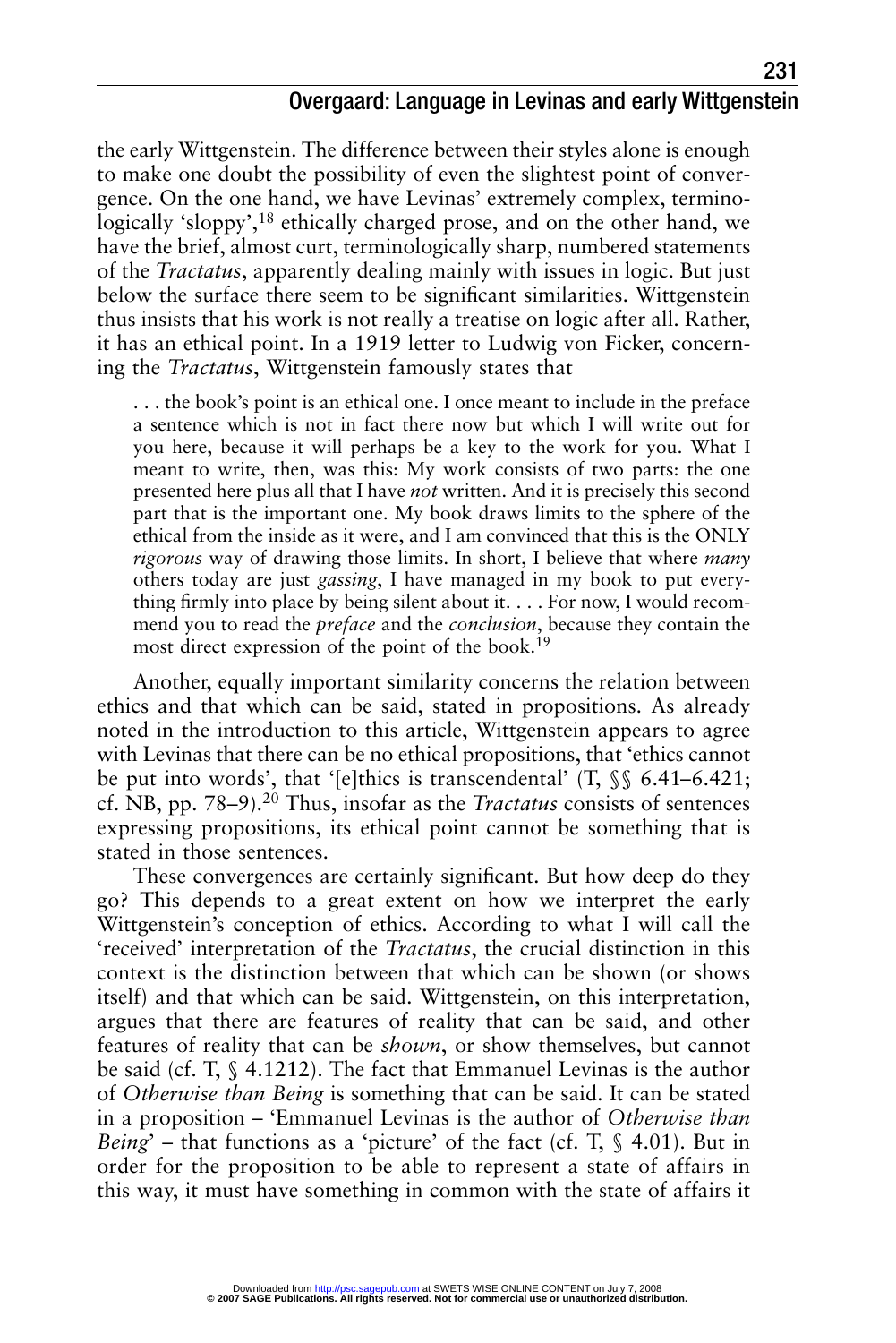represents. This something, according to Wittgenstein, is its *logical form*. It seems to be the explicit view of the *Tractatus* that the logical form is itself something that we cannot depict in propositions: 'In order to be able to represent logical form, we should have to be able to station ourselves with propositions somewhere outside logic, that is to say outside the world' (T, § 4.12), which is clearly impossible. This, however, does not mean that we are completely without cognitive access to the 'logical form', because propositions, like 'Emmanuel Levinas is the author of *Otherwise than Being*', not only represent possible states of affairs; they also *show* the logical form that they have in common with reality (T, § 4.121). On the received interpretation of the *Tractatus*, the same is true of ethics. Ethics is ineffable; it 'belongs to those things that cannot be put into words, the mystical'.21 Wittgenstein's concept of the 'mystical' refers precisely to features of reality that cannot be put into words, but '*make themselves manifest*', show themselves (*sich zeigen*)  $(T, \S 6.522)$ . If we nevertheless try to put the ethical into words, we will inevitably fail: 'The attempt to express ethical judgments cannot but yield literal nonsense. It is of their essence that they should do so. For the attempt to state the ethical is to try to "go beyond the world" and hence beyond significant language'.<sup>22</sup> This quote from P. M. S. Hacker illustrates some important features of the received interpretation. It is of *their* essence that *they* should yield nonsense, Hacker says; i.e. it is of the essence of the ethical judgments that if we try to express them, we move beyond significant language and thus succeed in nothing but the production of nonsense. The picture that emerges here is something like the following: there are 'ethical truths' out there, and they show themselves. But if we try to express them in propositions, we produce nonsense. That is, there are certain features of reality that we might *try* to put into words, but which we will necessarily *fail* to put into words.

So what about the sentences of the *Tractatus*, insofar as the book is supposed to have an ethical point? On the reading we have been outlining, it is a natural next step to assume that the *Tractatus* must be intended to *show* the ineffable ethical 'truths' that are out there.<sup>23</sup> But show them how? Wittgenstein himself, in the letter where he stresses the ethical point of the book, refers to the preface and the conclusion as containing 'the most direct expression' of this point. The preface and the conclusion (say,  $\S$  6.53–7) are both occupied with what can be said and what cannot; and both emphasize that '[w]hat we cannot speak about we must pass over in silence'  $(T, \S$  7; cf. p. 3). But the conclusion also contains a baffling remark concerning the preceding sentences of the book.<sup>24</sup> It is worth quoting this remark in full, because it is one we will return to more than once in the course of this article:

My propositions serve as elucidations in the following way: anyone who understands me eventually recognizes them as nonsensical [*unsinnig*], when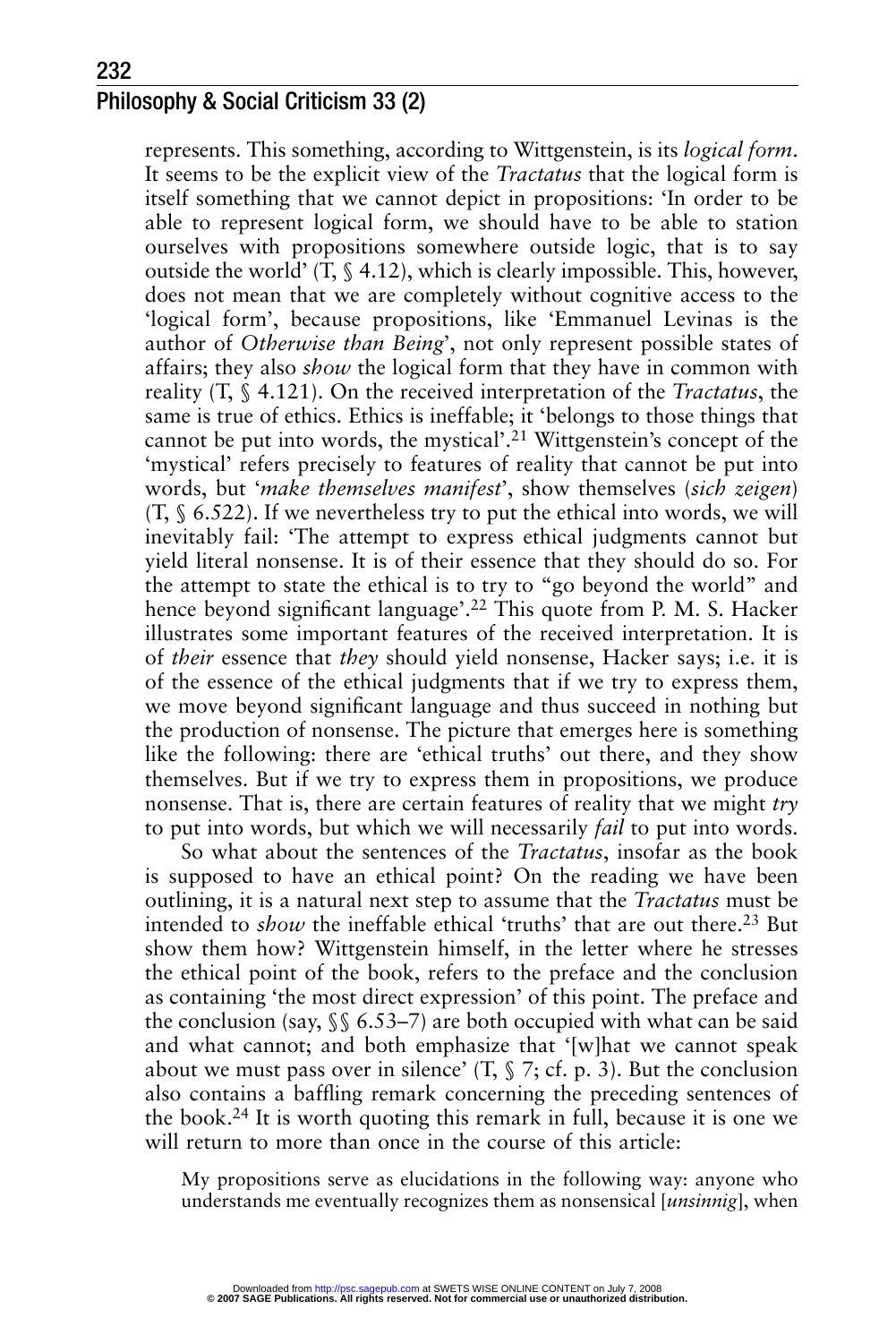233

he has used them – as steps – to climb up beyond them. (He must, so to speak, throw away the ladder after he has climbed up it.)  $(T, \S, 6.54)$ 

Wittgenstein appears to claim that the propositions making up the *Tractatus* are nonsensical, and should eventually be 'thrown away'. But, one might ask, how is *that* supposed to constitute a direct expression of the book's ethical point? The logical move at this point is to assume that the propositions of the *Tractatus try* to put into words Wittgenstein's ethical insights, but fail (as they must), producing only nonsense. But failing in this way, by producing this particular kind of nonsense, the sentences are able to *show* these ineffable ethical insights.<sup>25</sup> We must, in the end, throw the sentences away, recognizing them as nonsensical. But the *Tractatus* will have accomplished its task if we have understood what those sentences were trying to, but failed to, say. By trying (but failing) to express ethical insights, the nonsense that the *Tractatus* thereby produces *succeeds at hinting at, gesturing at, showing* those ethical insights. The pseudo-propositions of the *Tractatus*, then, constitute a very specific kind of nonsense, namely the kind that results from the attempt to express something inexpressible. This kind of nonsense must be distinguished from mere gibberish because, unlike the latter, it is 'illuminating nonsense': it *shows* us something, whereas 'Blah-blah-blah', or 'Socrates is identical', does not.26

Precisely this distinction between kinds of nonsense is emphatically rejected by a group of other Wittgenstein commentators. These commentators stress that '[a]ll the nonsense there is is old-fashioned, straightforward, garden variety, completely incomprehensible gibberish'.27 These commentators argue that there is something very uncomfortable about the notion that there are different kinds of nonsense, some of which are bad – i.e. misleading, or just mere gibberish – and some of which are good – i.e. illuminating, gesturing at some important, yet ineffable, truths. Nonsense is nonsense. It makes no sense, it tells us nothing and, equally important, it *shows* us nothing.<sup>28</sup> Some of these commentators, in particular Cora Diamond and James Conant, refer to this view of nonsense as the 'austere view'.29

But if we subscribe to the austere view of nonsense, how can we then possibly take seriously Wittgenstein's claim that his propositions are nonsensical? How could he possibly mean to say that they are nothing but incomprehensible gibberish? Conant and Diamond argue that we should bite the bullet and interpret Wittgenstein as biting the bullet as well. In their view, it is no coincidence that Wittgenstein refers his reader to the preface and the conclusion of the *Tractatus*. These constitute what Diamond calls the 'frame' of the book, and she claims that this frame stands out from the rest of the text insofar as it contains what appear to be Wittgenstein's instructions for reading the book.<sup>30</sup> We should consequently read the preface and the conclusion very carefully. If we do that,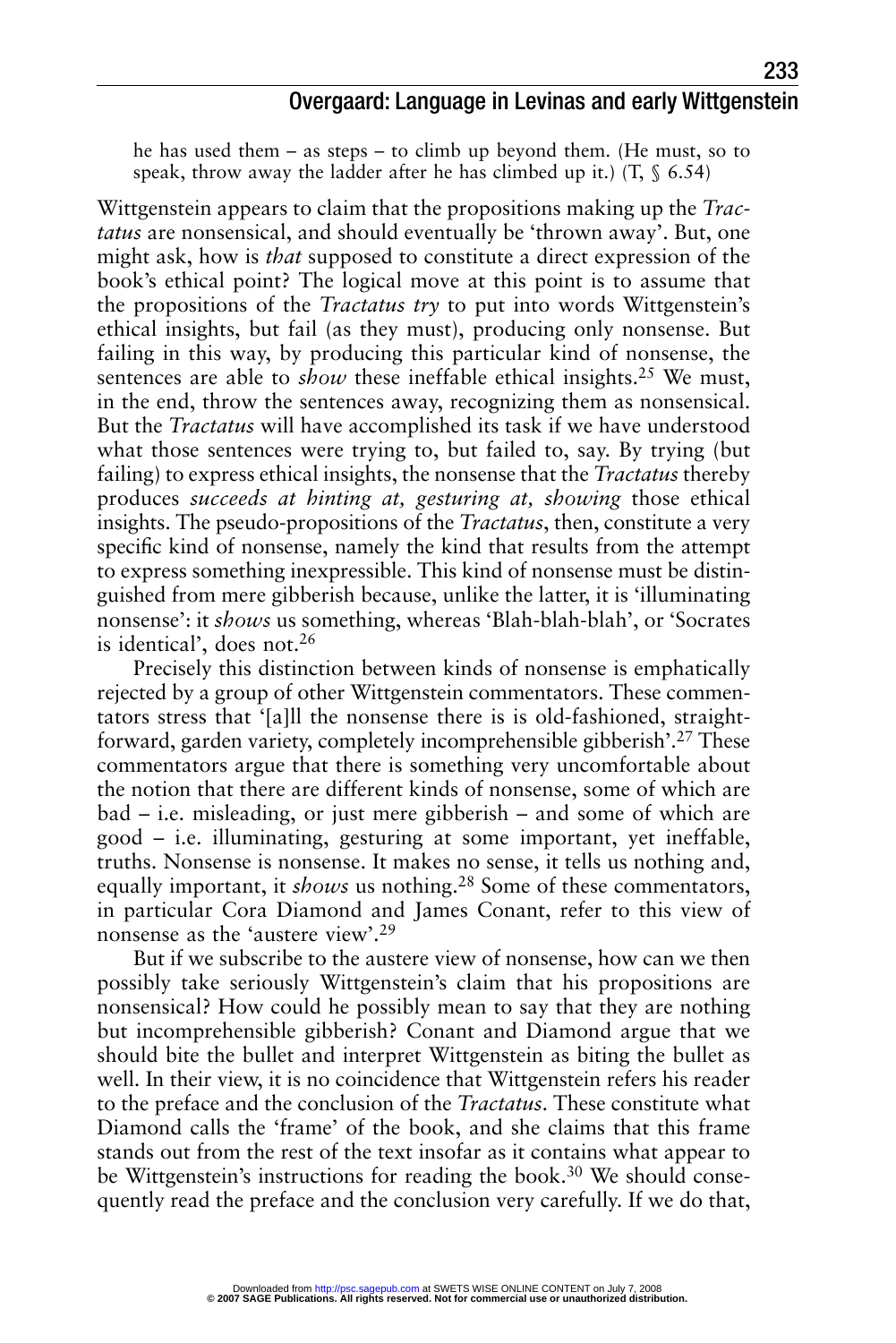the first thing we will discover is that Wittgenstein himself subscribes to the austere view of nonsense. In the preface he says that the aim of the book is to draw a limit to thought, or more precisely, to the expression of thoughts. He continues: 'It will . . . only be in language that the limit can be set, and what lies on the other side of the limit will simply be nonsense' (*wird einfach Unsinn sein*) (T, p. 3). The choice of words is important here, according to Diamond: Wittgenstein does not say 'illuminating' or 'profound' nonsense, but '*simply*' nonsense. He does not say that what transcends that which can be said may be important truths that we are just forever condemned to being unable to express; he says it will *simply* be nonsense. But if that is the case, then Wittgenstein's remark in the closing sections – that his propositions are nonsensical (*unsinnig*), and that we should 'throw away the ladder' – can only mean that the propositions of the book are, in the end, plain, old-fashioned, total nonsense.31 Attempting to substantiate this interpretation, Conant and Diamond again urge us to pay attention to Wittgenstein's exact choice of words. He does not say that anyone who understands his *propositions* should recognize that they are nonsensical, which would be absurd (for how could one possibly understand those 'propositions' if they were total nonsense?). Rather, he says that anyone who understands *him* will recognize that the propositions are nonsensical.<sup>32</sup> Anyone who understands him, the author, will realize that the pseudopropositions of the book are to be thrown away as incomprehensible nonsense.

But if everything between the preface and, say, section 6.53, is simply nonsense, then so is the notion of a distinction between portions of reality that can be stated, and portions of reality that can only be shown, or make themselves manifest. There would be something incoherent about an interpretation that would grant the flatly nonsensical nature of Wittgenstein's propositions, and yet insist on the truth of the saying– showing distinction (elaborated, for example, in T, §§ 4.022–4.1212). This would be what Diamond calls 'chickening out', i.e. 'to pretend to throw away the ladder while standing firmly, or as firmly as one can, on it'.33 Diamond again urges us to bite the bullet: 'To read Wittgenstein himself as not chickening out is to say that it is not, not really, his view that there are features of reality that cannot be put into words but show themselves.'34 But if this is the way we should read Wittgenstein, then there can be no ethical truths, either, that are ineffable, and nevertheless show themselves. All of Wittgenstein's statements to the contrary (cf. T,  $\frac{6}{5}$  6.41–6.522) are simply rungs of the ladder that we must throw away, and throw away completely. This, however, means that the ethical point of the *Tractatus* as a whole cannot reside in the fact that it shows, or tries to show, some ineffable ethical truths.

The picture that Conant and Diamond sketch, then, looks roughly like this: if we take seriously the instructions provided by the preface and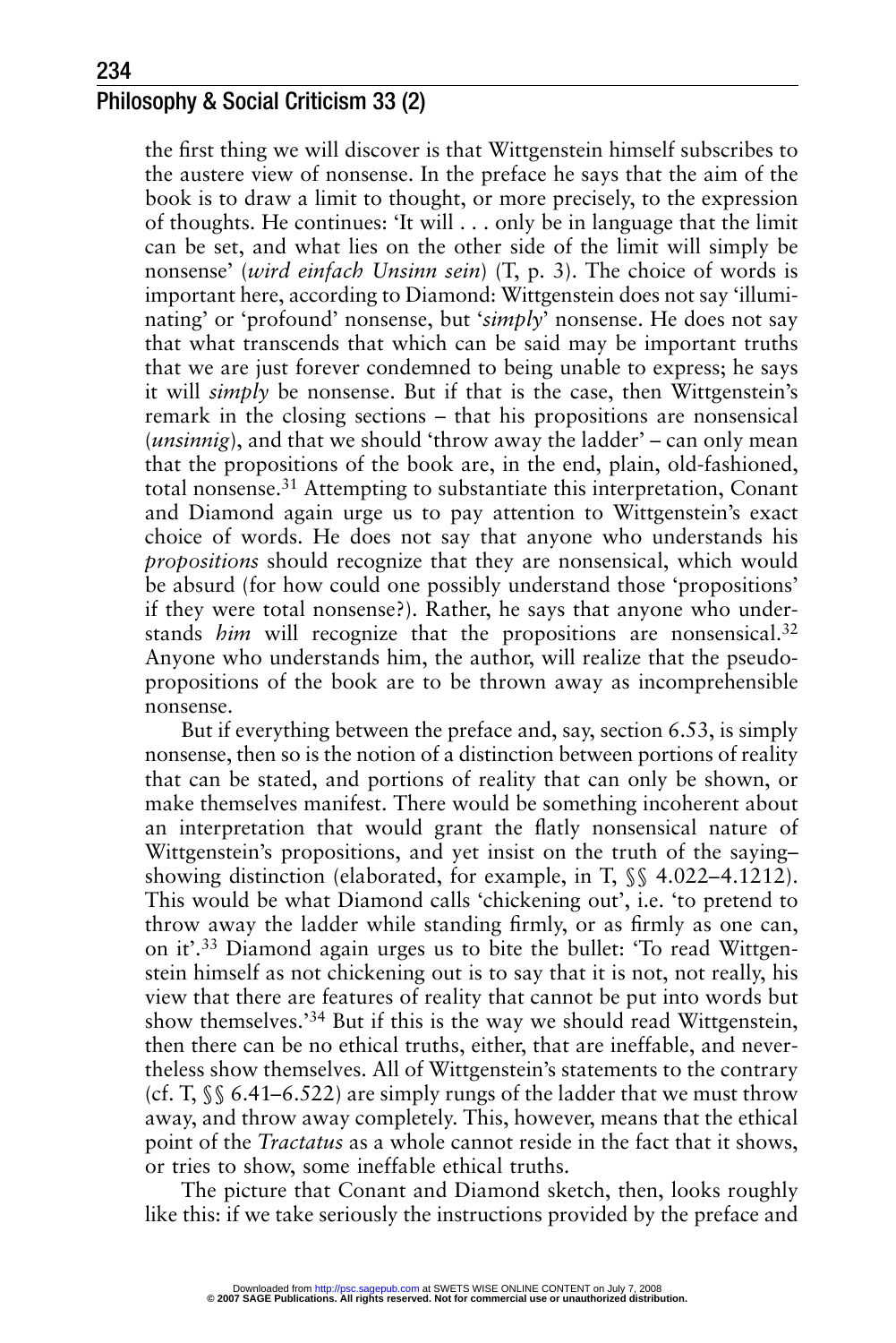the conclusion, we realize that all the words in between fail to mean anything at all. They also fail to show anything, or let anything manifest itself. The concluding remarks take back every word the text has said. Consequently, the *Tractatus* is a deeply ironical work in that it offers apparently meaningful propositions, only to unmask them as utter nonsense in the end. The point, according to Conant and Diamond, is to illustrate the temptations of philosophy; to offer what appear to be meaningful, philosophical sentences, lure us into the illusion that they constitute a coherent philosophical position, and then finally reveal to us that we were, all along, under the spell of an illusion. There is, then, after all a sense in which the sentences of the *Tractatus* are elucidatory or illuminative as well as nonsensical. Not because they show or gesture at something that cannot be said, but rather because they *seem* to be sentences that do so gesture at something important, yet ineffable – thereby leading us on, yet eventually collapsing, displaying their completely nonsensical nature.35 In the words of the *Philosophical Investigations*, the point of the *Tractatus* is simply to let us 'pass from a piece of disguised nonsense to something that is patent nonsense' (PI,  $\{\}$  464).

But the crucial question in our present investigation is to what extent we can make sense of such an enterprise as having an *ethical* point. On what I called the 'received' interpretation the ethical point of the book was readily intelligible: The book presents a special kind of nonsense that, to be sure, fails in putting ethics into words, but succeeds in showing it. But this conception presupposes the saying–showing distinction that the 'new' Wittgenstein reading repudiates. So what place is left for the ethical? According to Conant, the *Tractatus* is a work of ethics precisely insofar as it unmasks the illusory notion of features or regions of reality that we are debarred from expressing in words. This notion, Conant argues, 'invites the false hope that philosophy holds out a promise of being able to offer us liberation and with it some hitherto obstructed possibility for (perhaps even ethical or religious) advancement'.36 In other words, the idea that we are confined to being able to express only a portion of reality invites us to search for philosophical ways of breaking free of our confinement. But the whole thing is a fantasy – in fact it is a sort of escapism, where we construe purely intellectual problems, instead of dealing with 'the weary and messy details of the task of attempting to make progress in the problems of life'.37 The *Tractatus* has an ethical point insofar as it aims to unmask this escapism, and thus make us return to real life.<sup>38</sup>

At this point, however, it might begin to dawn on us that Conant's and Diamond's reading has some severe problems of its own. Once the *Tractatus* has helped us expose the illusions we were under, what value can the book then have to us? If the book simply returns us from the escapism of philosophy to everyday life, what use could we possibly make of it once we have arrived there? Quite characteristically, Conant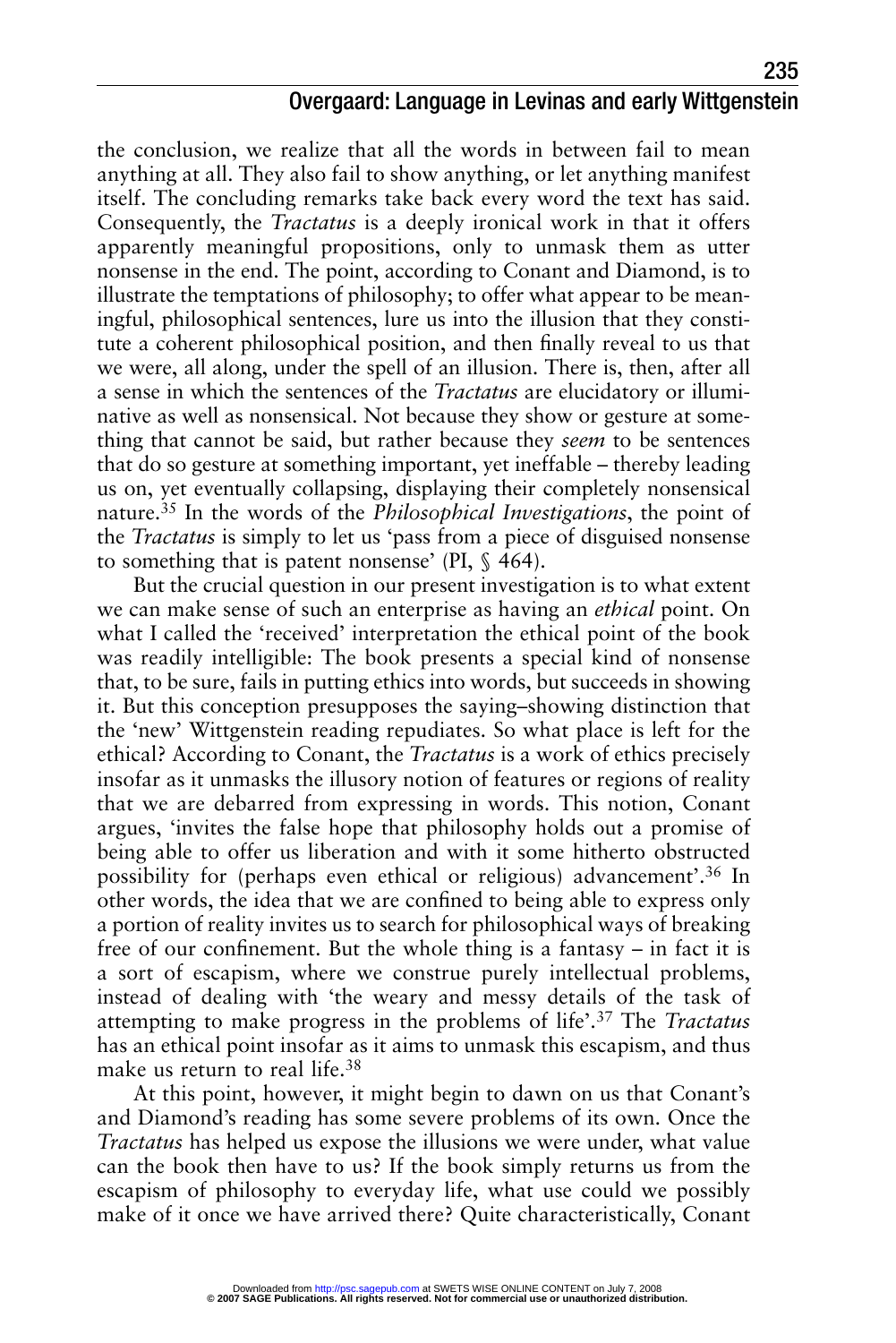accepts the full consequences of his interpretation. As he emphasizes, with reference to the *Tractatus* and Kierkegaard's *Concluding Unscientific Postscript*,

. . . these two works really mean it when they call upon us to reach a perspective from which we can in the end throw them away and classify them as nonsense. They mean throw the work *away*, and by 'nonsense' they mean simple, old, garden variety *nonsense*. 39

In fact, wouldn't it be 'chickening out' *not* to conclude that the work should be thrown away? Surely, the claim that the *Tractatus* accomplishes something of lasting value, say, that it is an ethical work of lasting importance, would be a perfect example of pretending to throw away the ladder, while in fact clinging to it?

This is very unconvincing. First of all, Conant appears to be the one who is not paying attention to Wittgenstein's actual choice of words here. In the closing remarks of the *Tractatus* Wittgenstein does not say that we should throw the 'work' away. Rather, he says that we should throw his *propositions* away (T, § 6.54), and this is something altogether different. There might still be very good reasons *not* to throw the *Tractatus* (the work) away, even if we must ultimately throw its propositions away. And this leads to the second point we must make here, namely that it seems very hard to accept an interpretation of a major philosophical text, the point of which is that there is simply *nothing* of lasting value that we are allowed to take with us from the work. Conant's little exegetical error here is quite crucial, for if Wittgenstein *had* said explicitly that we should throw the work as such away, then we might perhaps have considered doing so; but in the absence of such a statement this is surely the last thing we are inclined to do.<sup>40</sup>

So we have to find some way of avoiding the Scylla of the 'received' interpretation while steering clear of the Charybdis of having to discard the *Tractatus* as such. In the words of Marie McGinn, we must develop an interpretation that 'allows the remarks [of the *Tractatus*] to achieve something, while stopping short of holding that they convey ineffable truths about reality' (p. 498; cf. p. 512).<sup>41</sup> This is what I will attempt to do in the next section. Using something akin to Conant's and Diamond's perspective on the early Wittgenstein, but aiming to avoid the unattractive consequences of their account, I want to pose the following questions. Could not there be something here that Conant and Diamond have overlooked, but which a comparison with Levinas might reveal? More precisely, could not the ethical point of the *Tractatus* have something to do with a Levinasian reduction of the said to the saying? Is not the 'frame' of Wittgenstein's book precisely designed to 'unsay' everything the rest of the book says?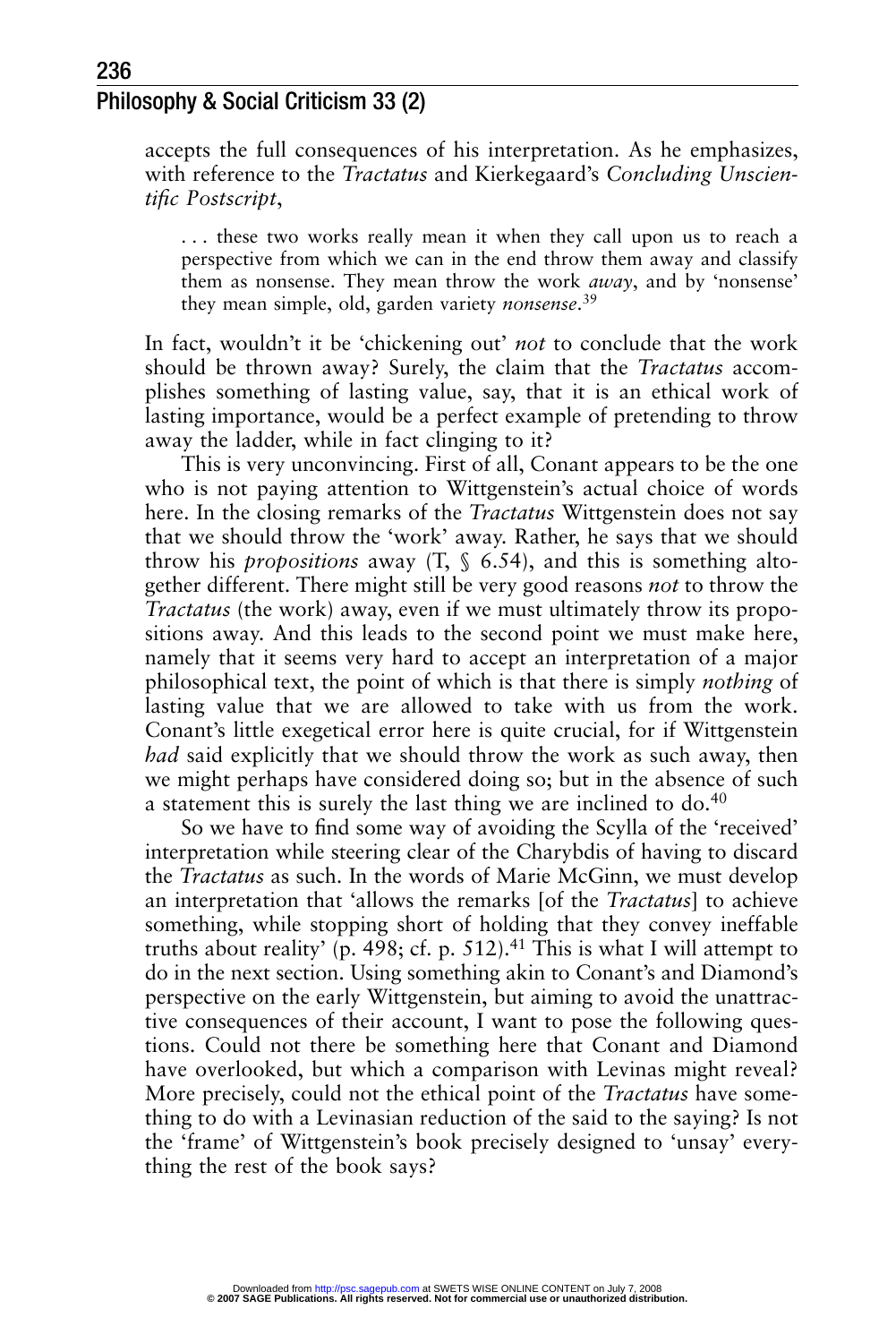237

#### **3 The ethical residue of language**

The idea is quite simple. There is only one kind of nonsense, mere nonsense, and it succeeds neither in saying anything, nor in showing anything. The sentences of the *Tractatus*, on Conant's and Diamond's reading, are nonsensical in this austere sense. If we adopt this aspect of their account,42 then we realize, at the end of our reading of the *Tractatus*, that the sentences we have read actually say nothing and 'show' nothing. In other words, everything Wittgenstein has *said*, everything he has written on those pages, is *unsaid*. The ladder is thrown away, and it is precisely in virtue of this move that the *Tractatus* is an ethical work.

It is important to emphasize how this reading of Wittgenstein brings him much closer to Levinas than the received interpretation. If Wittgenstein's sentences did in fact convey some deep insight, even if only by gesturing at it, then they would have a *theme*, they would (in some minimal sense) be thematically concerned with something, some portion of reality. Ineffable truths are still truths. An ineffable region of reality is still a region of reality, of being. So when Jean Greisch claims that '[w]hile Wittgenstein opposes saying and showing (*montrer*), Levinas ... derives monstration from saying itself<sup>', 43</sup> he inadvertently puts the two philosophers much farther apart than he wants to. For Wittgenstein's alleged dichotomy of saying and showing still belongs to the economy of thematization, cognition, comprehension, knowledge, truth – in short, to *ontology* in Levinas' sense of the word. This is clearly implied by Levinas' contention that '*all* monstration exposes an essence' (OB, p. 44; emphasis added). On the received interpretation of Wittgenstein, then, there is no opening to being's 'otherwise', to the 'beyond essence'.

To put the crucial claim differently, the received interpretation of the *Tractatus* stresses the existence of important regions of being, or reality, of 'transcendental' ethical truths that cannot be put into words, but can nevertheless be shown. Such a conception seems to be the target of the following passage from *Otherwise than Being*:

The hither side of or the beyond being is not an entity on the hither side of or beyond being; but it also does not signify an exercise of being, an essence that is truer or more authentic than the being of entities. The entities *are*, and their manifestation in the said is their true *essence*. The reduction nowise means to dissipate or explain some 'transcendental appearance'. The structures with which it begins are ontological. . . . But the reduction is reduction of the said to the saying beyond the logos, beyond being and non-being, beyond essence, beyond true and non-true. (OB, p. 45)

This passage, of course, is complex and difficult to unpack. Nevertheless, I think Levinas here identifies temptations that closely resemble the temptations that Wittgenstein, on Conant's and Diamond's reading, is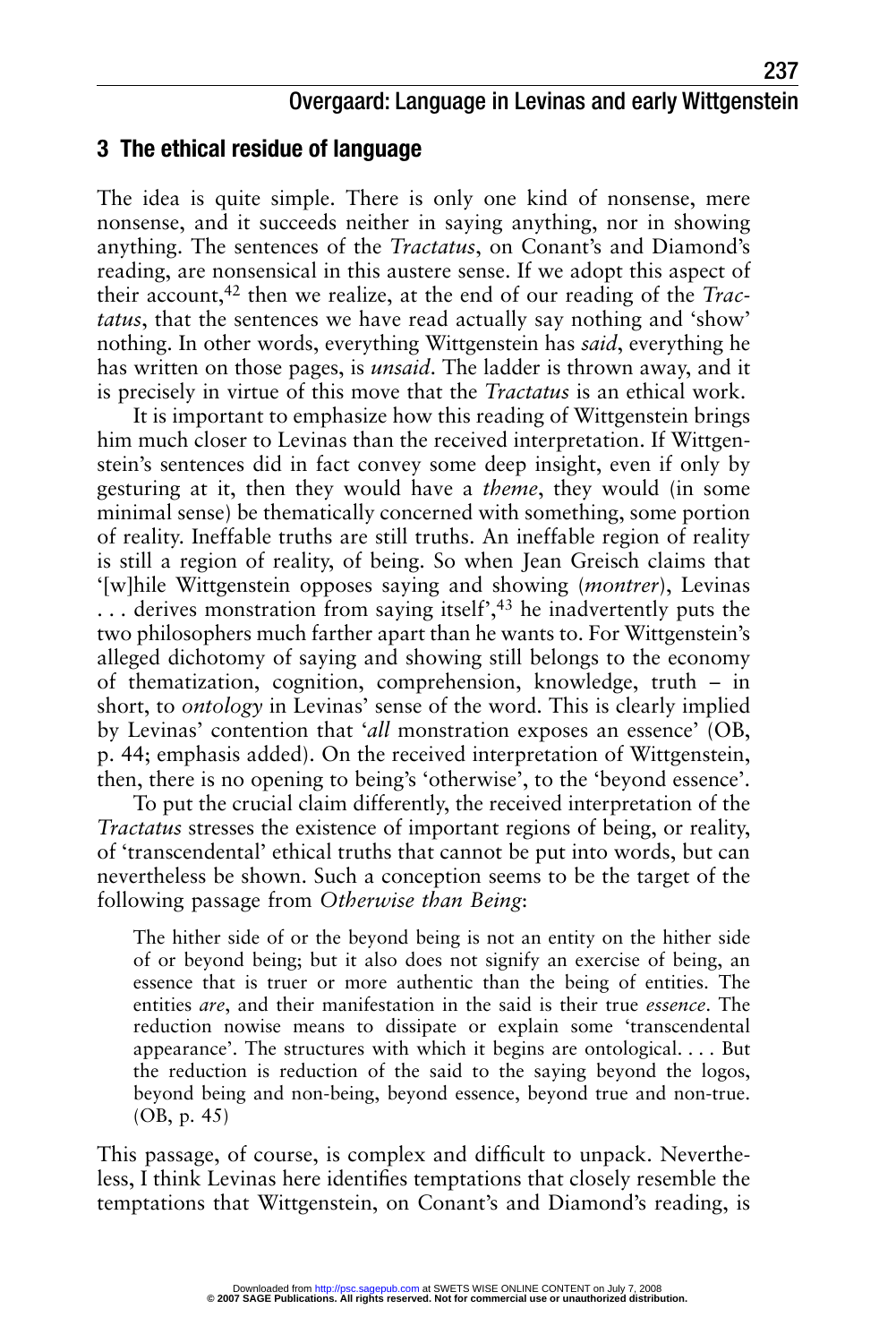trying to expose. For example, there is the temptation to think that there is a realm of truths or insights that are more profound or important than what we can express in words; a 'more authentic' realm of being that cannot be *said*. There is the temptation to consider language a kind of 'box' that confines us and debars us from expressing parts of reality (cf. WVC, p. 117). According to Levinas and the 'new' Wittgenstein, there are no realities or entities – or truths, for that matter – on some hither side of what is, or can be, *said*. What can be *said* is not a pale shadow of the real or true being of things, but rather their true being itself. The 'going beyond', which is implied by Levinasian saying, 'is not a representation, however de-theoreticized its intentionality would be, of a being beyond being' (OB, p. 97), nor is it a gesticulation in the direction of profound truths beyond the truths we can state. Yet, what I have called the received interpretation of the *Tractatus* seems to attribute to the early Wittgenstein precisely the view that there are such ineffable truths, and that ethics consists in gesturing at them. According to this interpretation, there are 'entities' or 'truths' on the 'hither side' of the said – truths that might be *shown*, but not stated. If such commentators are right, then there is not much common ground between Levinas and the author of the *Tractatus*. <sup>44</sup> To be sure, there are interesting structural similarities between their views, but precisely when it concerns what, on Levinas' view, really matters, the early Wittgenstein turns out to be just another exponent of the ontological tradition of the West.

The new Wittgenstein interpretation presents a very different picture. Mere nonsense has no theme; mere nonsense is neither true nor false. Nor does mere nonsense as such accomplish anything, however; there is, for example, nothing ethical about 'Blah-blah-blah'. What there *is* something ethical about (in Levinas' sense) is a saying that undoes or unsays its said. If we as readers are attentive, then a text that reveals that its said is utter nonsense accomplishes, or might accomplish, something very important. Not because it allows us to catch a glimpse of some region of being beyond what can be said, for, according to both Levinas and Wittgenstein, the 'being' that can be said is the true and only being. Rather, what is important is that such a text might allow us to catch a glimpse of the *saying* as it fades away. In other words, as the *Tractatus* undoes what it has said we catch a glimpse of a pure saying opening up to the Other – what Levinas at one point calls a '[s]aying saying saying [*sic*] itself, without thematizing it' (OB, p. 143). It is precisely in this sense that the *Tractatus* might really be a work of ethics: after its sentences are unsaid, we see that what the work did – all that the work did – was to face the Other, to *say*. Or rather, *as* the *Tractatus* unsays the said, *as* we throw the propositions of the book away, saying, the pure position of face to face with an interlocutor, eclipses and announces itself. Wittgenstein, like Levinas, seems to realize that ethics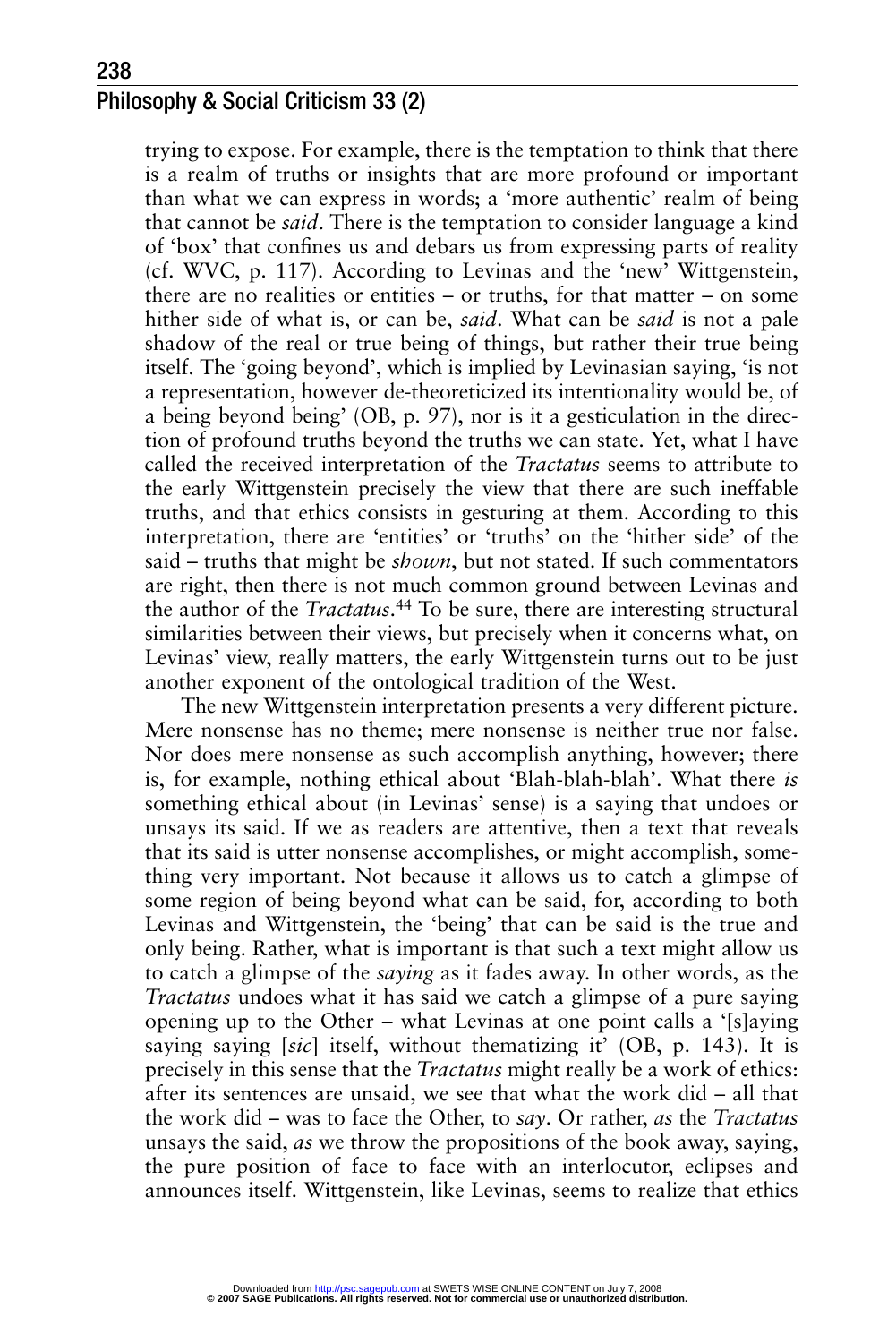has nothing to do with a theme that we can communicate (either by stating something about it, or by pointing to it or gesturing at it), for then ethics would be assimilated to 'ontological' sentences, to propositions illuminating the world. Thus, there is no thematic content to be salvaged from the *Tractatus*, but only an ethical saying, the 'proximity' of the Other. What announces itself when we throw away the ladder, or better, what is heard, as an echo, is precisely what Simon Critchley has called 'the ethical residue of language': the being-placed-beforean-interlocutor, which is entailed by most discourse, regardless of its thematic content.

Note how this reading of Wittgenstein takes what is best from Conant's and Diamond's reading and yet satisfies McGinn's demand that the *Tractatus* be allowed to 'achieve something'. On the interpretation I am offering, the propositions of the book are indeed thrown away completely; they are rejected as simple nonsense, as pseudo-propositions. But their being thrown away, their being unsaid, is, on my reading, a reduction of the said to the saying – and insofar as Wittgenstein's *work* accomplishes *this*, there is every reason *not* to throw the *work* away. The work, in and through its movement between saying, said and unsaying, achieves something very important – something *ethically* important.

Yet one might still have reservations about the perspective I have developed. For example, I have emphasized ethical saying as the point of the book, but Wittgenstein himself, both in the preface and in the conclusion, emphasizes *silence*. <sup>45</sup> Wittgenstein explicitly states that '[t]he *whole sense of the book* might be summed up in the following words: what can be said at all can be said clearly, and what we cannot talk about we must pass over *in silence*' (T, p. 3; emphasis added). But again, we should pay close attention to the exact wording. What we cannot talk *about* we should pass over in silence, Wittgenstein says – and the whole point of the argument I have been trying to develop is precisely that ethics, according to the early Wittgenstein, is not a possible philosophical *theme*. Ethics is not something we can or should talk *about*; ethics is more like something that *happens* when we talk to each other. So while we ought to stop 'gassing' *about* some philosophical theme that we call 'ethics' (WVC, pp. 68–9), Wittgenstein's point is certainly not that we ought simply to stop talking. Ethics is not silence. One of Wittgenstein's later remarks concerning ethics is interesting to note here. In his conversations with Friedrich Waismann, Wittgenstein emphasizes the ethical importance of 'speaking', precisely also when there is nothing to be *said*:

At the end of my lecture on ethics I spoke in the first person: I think that this is something very essential. Here there is nothing to be stated any more; all I can do is to step forth as an individual and speak in the first person. (WVC, p. 117; cf. OB, p. 82)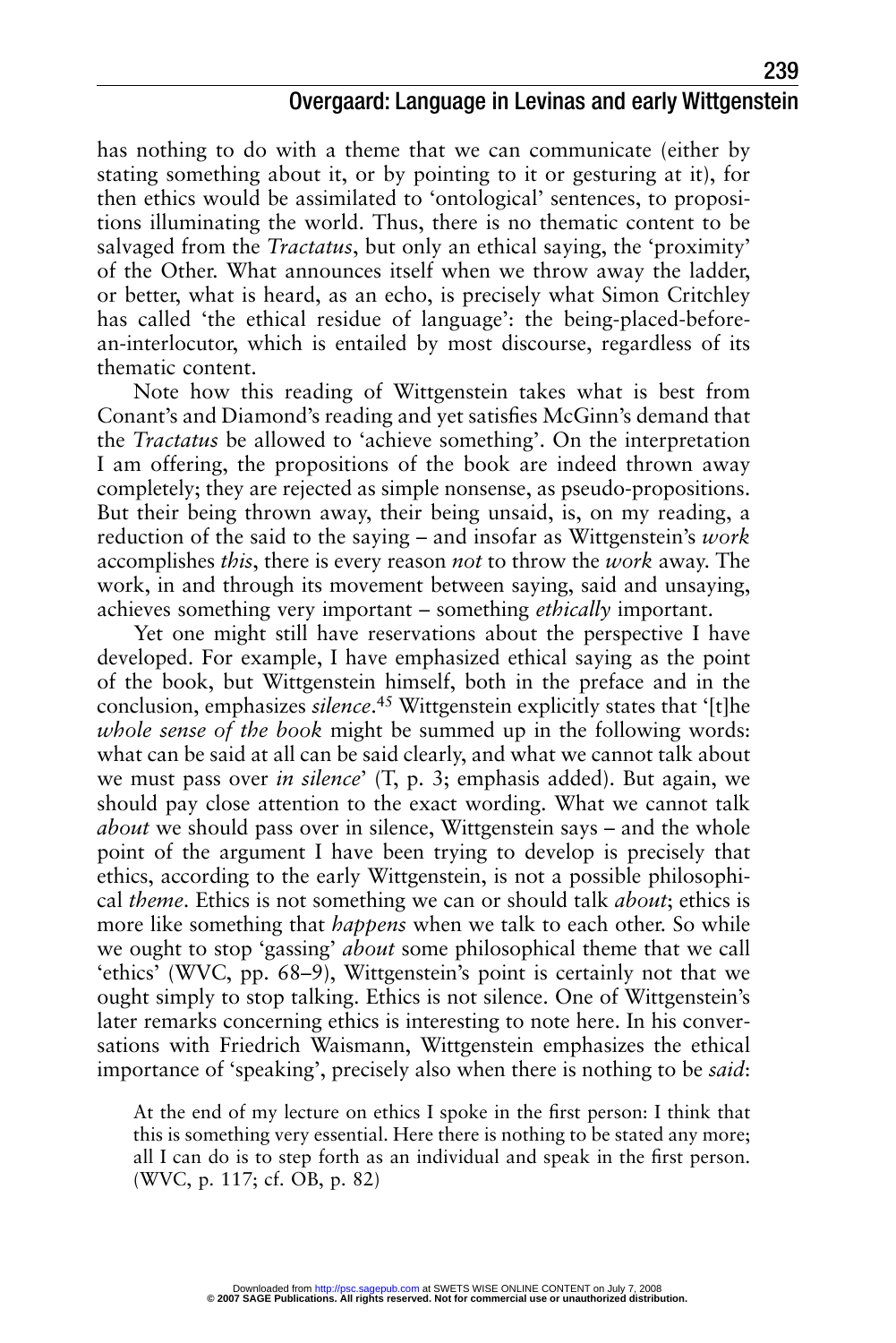Furthermore, in Wittgenstein's later philosophy, in general, the constant presence of an interlocutor is striking. Wittgenstein's philosophy from the 1930s and onwards is in fact nothing but an ongoing dialogue with an Other (or Others). Even if Wittgenstein had been tempted to preach silence, then, he certainly did not practise it.<sup>46</sup>

More serious would be the objection that I am overlooking or downplaying essential differences between Wittgenstein and Levinas. Levinas talks a lot about the subject (or the self), and the Other; Wittgenstein, influenced by Schopenhauer's metaphysics, writes about the ego, the will, and the world – but he does not even mention the other person.47 However, it is important to emphasize that, on the reading I have been elaborating here, those sentences in which Wittgenstein connects ethics with the will, value, etc.  $(T, \S \S 6.4-6.43; NB, pp. 76-81)$ are completely nonsensical. It is *not* Wittgenstein's claim that ethics is transcendental, or that it is identical with esthetics; to say such things is, in the end, the same as uttering completely incomprehensible gibberish. And that Wittgenstein does not say anything *about* the Other need not signify such a great distance from Levinas. The latter, as we have seen, is very much concerned with the problem that, as soon as the Other becomes a *theme*, she or he is somehow betrayed. There are of course many ways in which he or she might become a theme – some less violent than others – but in *Otherwise than Being* it is nevertheless of the essence that something is done to disrupt this 'betrayal'. And insofar as this is our task, then we should not so much focus on what is *said about* the Other. Rather, we should attempt to find ways of revealing the *saying* of the text, the way the text places itself before an interlocutor. And on the reading I am offering here, the ethical point of the *Tractatus* is precisely to reveal this saying.

But there is nevertheless something right about the objection. There is indeed an important difference in the way Wittgenstein and Levinas concretely conceive ethics as first philosophy. To be more precise, their strategies for carrying out an unsaying of the said are quite different. While Levinas tries, like the skeptic, to make his text *itself* undo all it states (including the very said that states the unsaying), Wittgenstein aims to unsay what he has said by way of placing his work in a 'frame', in which the unsaying is stated. What this frame states, it does not unsay; its instructions for the reader are left standing. Levinas, on the other hand, unsays his every word. Levinas, then, seems to be a bit more radical than Wittgenstein. Here I would like to call to mind what Wittgenstein says in his 1929 'Lecture on Ethics': 'I can only describe my feeling by the metaphor, that, if a man could write a book on Ethics which really was a book on Ethics, this book would, with an explosion, destroy all the other books in the world' (LE, p. 7). Simon Critchley has seen it correctly when he remarks that *Otherwise than Being* seems to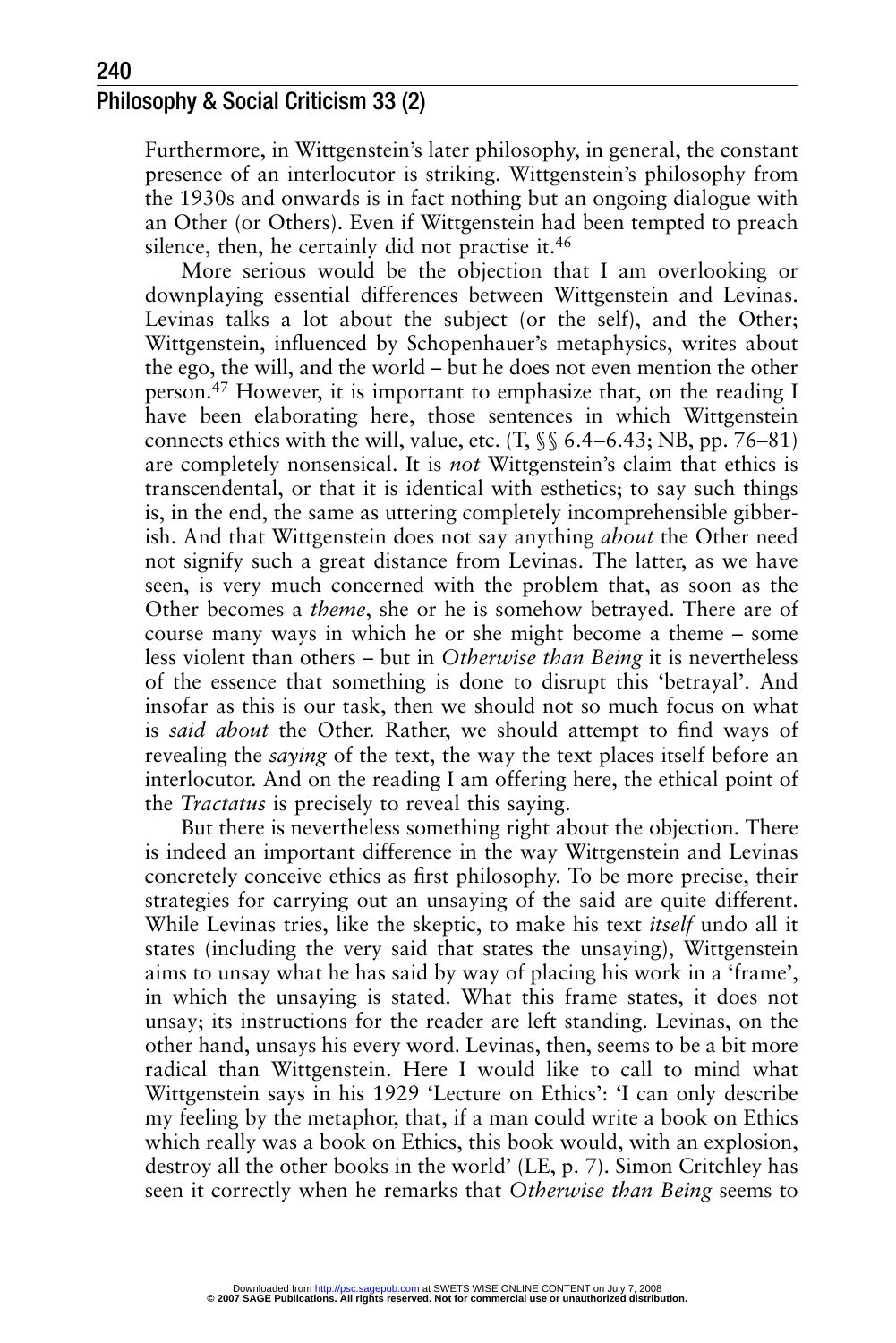be Levinas' attempt to do precisely this, to write a book that is really a book on ethics – a book to destroy all others.<sup>48</sup> From the Levinasian and Wittgensteinian perspectives, this is a very difficult, even contradictory, project. On the one hand, a book is not a book *on* ethics if it does not *state* anything. Thus, the *Tractatus*, although it has an ethical point, is not a book *on* ethics. The 'frame' does state things, but it does not touch on ethics; and the rest of the book, although a few times ostensibly dealing with ethics, fails to state anything, and thus has no theme. On the other hand, a book can only *really* be a book on *ethics* by completely unsaying everything again – otherwise it would *reduce* ethics to a theme, i.e. to 'ontology'. Levinas appears to be attempting to do both things at once: to write a book *on ethics*. Wittgenstein thinks such a thing is impossible, a chimera (cf. LE, p. 7); he insists that what we cannot speak about we must pass over in silence. Levinas struggles with the paradoxical project of writing a book on ethics, while Wittgenstein simply avoids it.

#### **4 Conclusion**

These differences, however, should not prevent us from seeing the deep affinities. Let me conclude this article by briefly reiterating the main points where convergences between Levinas and Wittgenstein can be unearthed, if the latter is read the way I have urged we should read him.49

Both Levinas and Wittgenstein consider the point of their work to be ethical, rather than ontological or epistemological. According to both Levinas and Wittgenstein, ethics is completely 'otherwise' than being, knowledge, and truth. Ethics essentially has to do with the way discourse places us before an interlocutor, rather than with anything we might state in discourse; and it certainly has nothing to do with any ineffable, mystical region of reality that might 'show' itself somehow. Ethics as first philosophy will consequently have to be very different from philosophy as we normally encounter it. It does not essentially consist of statements and arguments, and the most important thing is not what is stated, shown, or demonstrated. Rather, ethics as first philosophy must take the form of an unsaying of the philosophical said – an unsaying that lets us catch a glimpse of the saying, the face to face of discourse. The 'revelation' of this 'ethical residue of language' as it 'eclipses' is what ethics as first philosophy is all about. If it looked any different, if we were still trying to establish philosophical theses, then we would be back within the economy of knowledge, truth, being, the said – in short, 'ontology'. Ethics, according to both Levinas and early Wittgenstein, is completely 'otherwise' than the order of the said. Trying to reduce it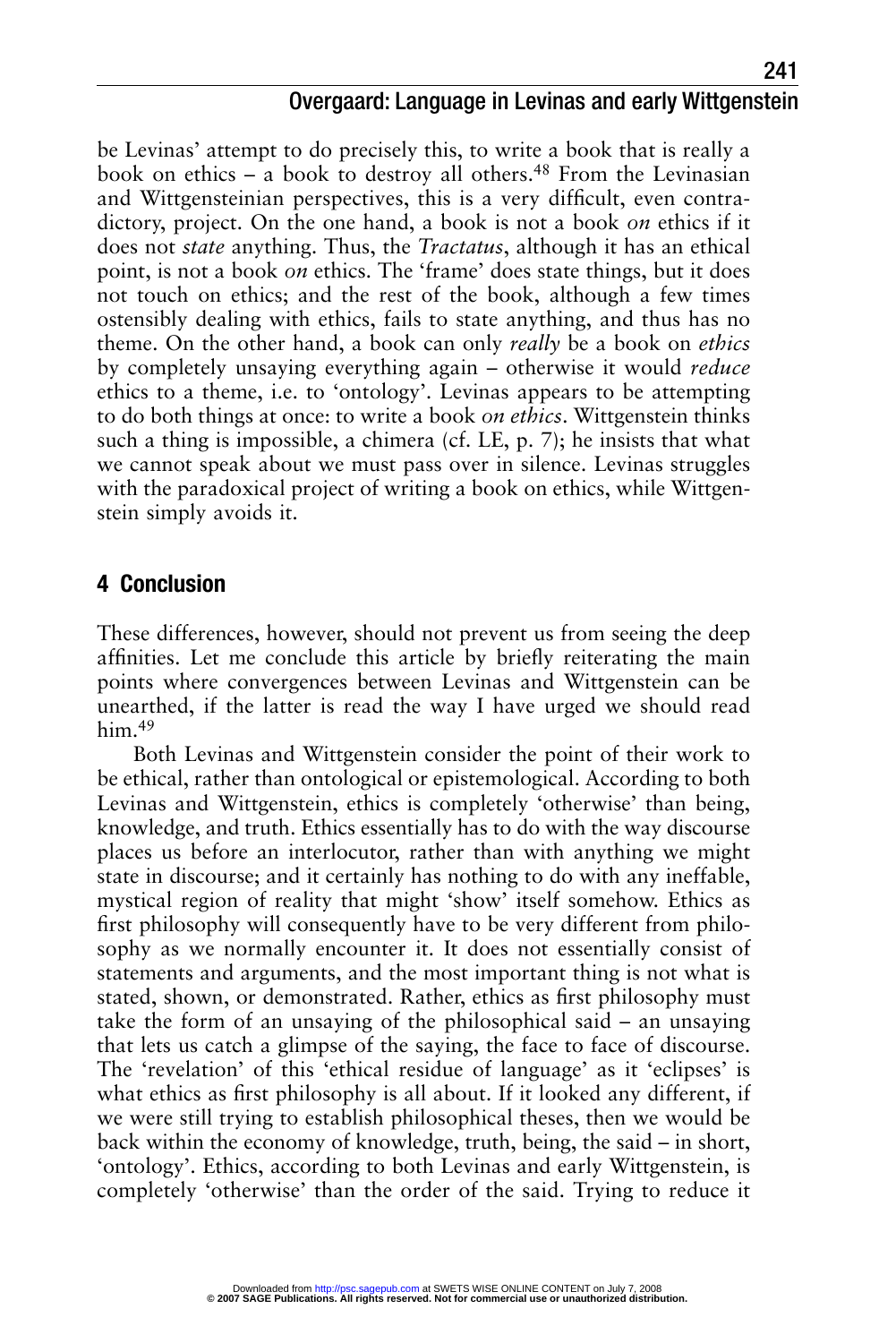to this order can result only in violence (Levinas) or total nonsense (Wittgenstein).

If we accept the reading of Wittgenstein that I have sketched in this article, a whole new perspective opens up on the possibilities for a dialogue between Levinas and the early Wittgenstein. On this reading, Elizabeth Anscombe has seen something essential when, in her classical introduction the *Tractatus*, she remarks: 'There is a strong impression made by the end of the *Tractatus*, as if Wittgenstein saw the world looking at him with a face'.50 For at the end of the *Tractatus*, throwing away the ladder, Wittgenstein precisely finds himself positioned face to face with the Other.

*Philosophy Department, University of Hull, Hull, UK*

PSC

#### **Notes**

This study was funded by the Carlsberg Foundation and carried out at the Danish National Research Foundation: Center for Subjectivity Research, University of Copenhagen. I am grateful to Dan Zahavi, Lisa Käll, Cornelia Richter and Thor Grünbaum for comments on an early version of the article, and to Bob Plant for comments on the penultimate draft. Special thanks are due to Anne-Marie Christensen for a number of penetrating comments on the Wittgenstein portion of the paper.

- 1 I have borrowed my title from one of them. See Simon Critchley's lucid introduction to *The Cambridge Companion to Levinas*, ed. S. Critchley and R. Bernasconi (Cambridge: Cambridge University Press, 2002), pp. 1–32, esp. pp. 18–19), as well as Critchley's book *The Ethics of Deconstruction: Derrida and Levinas* (Oxford: Basil Blackwell, 1992), p. 7. Another commentator that I have in mind here is Jean Greisch. See his article, 'The Face and Reading: Immediacy and Mediation', trans. S. Critchley, in *Re-Reading Levinas*, ed. R. Bernasconi and S. Critchley (London: Athlone, 1991), pp. 67–82, esp. pp. 71–4. And though it is only a casual remark, see also John Llewelyn, *Emmanuel Levinas: The Genealogy of Ethics* (London: Routledge, 1995), p. 219. Finally, see the very recent book by Bob Plant, *Wittgenstein and Levinas: Ethical and Religious Thought* (London: Routledge, 2005), pp. 117, 122, and *passim*.
- 2 Although I am not convinced that Critchley is right to imply that Levinas would subscribe to the idea that 'ethical discourse is nonsense, but . . . serious nonsense' ('Introduction', in *The Cambridge Companion to Levinas*, p. 19). Levinas frequently speaks of the necessity of 'abusing' language, but it is not clear that he would say that the result of such abuse is *nonsense*.
- 3 Emmanuel Levinas, *Totality and Infinity: An Essay on Exteriority*, trans. A. Lingis (Pittsburgh, PA: Duquesne University Press, 1969), p. 30; hereafter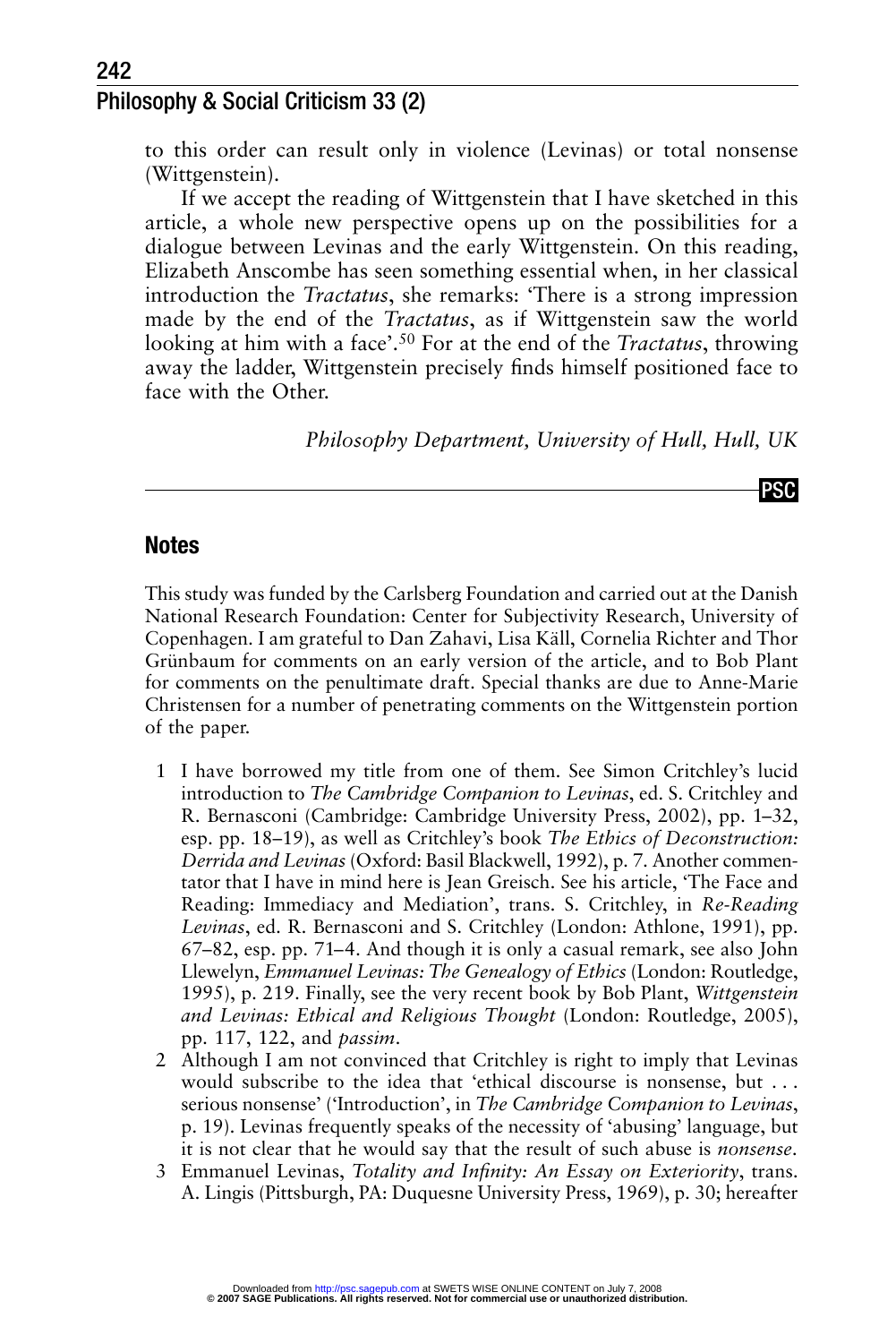243

cited as TI. I use the following abbreviations for additional works by Levinas: CPP: *Collected Philosophical Papers*, trans. A. Lingis (Pittsburgh, PA: Duquesne University Press, 1998); OB: *Otherwise than Being or Beyond Essence*, trans. A. Lingis (Pittsburgh, PA: Duquesne University Press, 1998).

- 4 This critique is lucidly formulated in Levinas' short article, 'Is Ontology Fundamental?'. See Levinas, *Entre nous: On Thinking-of-the-Other*, trans. M. B. Smith and B. Harshav (New York: Columbia University Press, 1998), pp. 1–11. There, Heidegger is the primary target.
- 5 Which is not to say that the content (the 'said') is unimportant to Levinas. Of course it is not. The point is merely that this relation to an interlocutor is not something we find *only* in types of discourse the contents of which are somehow especially 'ethical'. But nor should we conclude that we find this structure in *all* types of discourse. Levinas himself suggests that it might be missing in what he calls 'rhetoric' (exemplified by 'propaganda, flattery, diplomacy') (TI,  $p. 70$ ).
- 6 Sartre draws a similarly sharp distinction between the encounter with an object and the encounter with the Other's 'look'. See Jean-Paul Sartre, *Being and Nothingness*, trans. H. E. Barnes (London: Routledge, 1989), pp. 252–302. However, one should carefully distinguish the ethical appeal that Levinas finds in the human face from the objectifying look that Sartre describes (although it has recently been argued that the two are more similar than is usually assumed. Cf. Rudi Visker, *Truth and Singularity* [Dordrecht: Kluwer, 1999], pp. 130–43).
- 7 The later Wittgenstein appears to have made somewhat similar observations about the human face: 'In general I do not surmise fear in him – I *see* it. I do not feel that I am deducing the probable existence of something inside from something outside; rather it is as if the human face were in a way translucent and that I were seeing it not in reflected light but rather in its own.' Ludwig Wittgenstein, *Remarks on the Philosophy of Psychology*, vol. II, ed. G. H. von Wright and H. Nyman, trans. C. G. Luckhardt and M. A. E. Aue (Oxford: Basil Blackwell, 1980), § 170. For a development of the main points of overlap between Wittgenstein's and Levinas' thoughts on the 'face', see Søren Overgaard, 'Rethinking Other Minds: Wittgenstein and Levinas on Expression', *Inquiry* 48 (2005): 249–74.
- 8 If one expects to find in Levinas solutions to concrete ethical problems, or concrete prescriptions for moral conduct, then one will be very disappointed. As Levinas explains in a conversation with Philippe Nemo, he does not consider it his task to construct an ethics; rather, he is merely trying to uncover the 'meaning' of ethics. Cf. Emmanuel Levinas, *Ethics and Infinity*, trans. R. A. Cohen (Pittsburgh, PA: Duquesne University Press, 1985), p. 90. It is thus worth bearing in mind that when Levinas refers to ethics, he does not mean to advance any particular ethical theory, nor to engage in discussions about how one should act in particular situations. Levinas' basic concern is rather to establish more 'meta-ethical' claims. He thus argues that when it comes to the encounter with the Other, facts and values, 'is' and 'ought', cannot be separated: 'the answer to the question, "What do I encounter when I meet with another human being?" cannot be given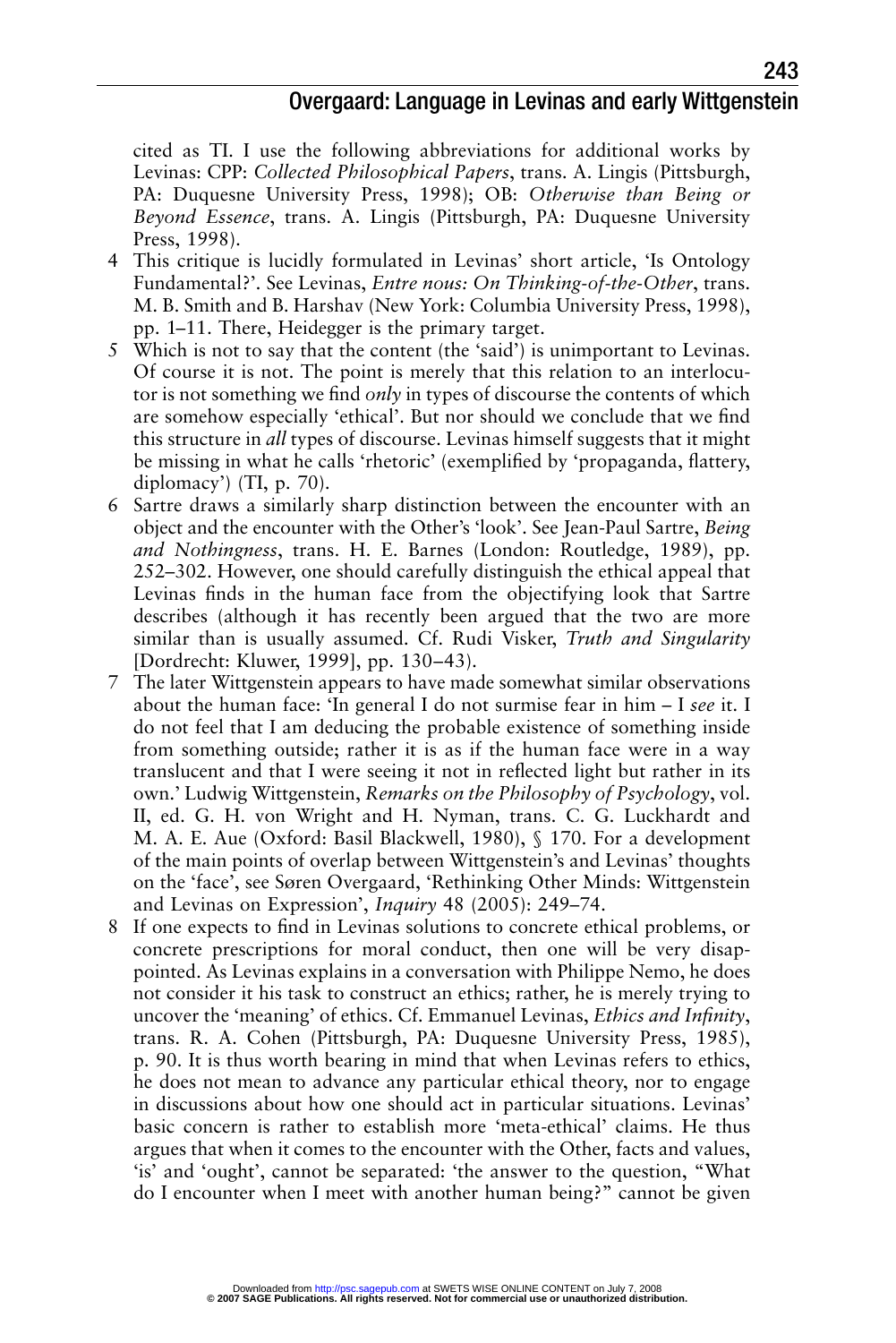244

without using a normative, or, more precisely, an imperative language' (Adriaan Peperzak, *Beyond: The Philosophy of Emmanuel Levinas* [Evanston, IL: Northwestern University Press, 1997], p. 137; cf. Richard A. Cohen, *Elevations: The Height of the Good in Rosenzweig and Levinas* [Chicago, IL: The University of Chicago Press, 1994], pp. 279–82; and OB, p. 94). Since the early Wittgenstein's preoccupation with ethics also appears to be removed from constructions of ethical theories as well as questions of applied ethics, our discussion in the present article will undoubtedly appear strangely abstract to many moral philosophers.

- 9 One should be careful, however, not to exaggerate this critique. There is a legitimate place for ontology in Levinas and it is not his claim that ontology is *as such* a violent enterprise. Rather, it becomes violent only when it is absolutized. See, for example, Peperzak, *Beyond*, p. 225. Presumably, however, Levinas would hold that there is a tendency in western philosophy to do precisely this: absolutize ontology.
- 10 Jacques Derrida, 'Violence and Metaphysics', in Jacques Derrida, *Writing and Difference*, trans. A. Bass (London: Routledge, 1978), pp. 79–153, 311–21; hereafter cited as VM. The quotation is from p. 112.
- 11 This brief sketch (essential to my exposition of the transitions from *Totality and Infinity* to *Otherwise than Being*) of some points in Derrida's long and highly complex essay introduces a host of issues that I cannot address here. But one thing I must add is this: if my sketch of Derrida gives the impression that 'Violence and Metaphysics' is simply a critique of Levinas, it is misleading. To present Derrida in this way not only would involve a misunderstanding of the nature of deconstructive reading; it would also overlook the fundamental proximity between Levinas' concerns and those of Derrida. For a full account of both these points, see Critchley, *The Ethics of Deconstruction*. See also Robert Bernasconi, 'Skepticism in the Face of Philosophy', in *Re-Reading Levinas*, ed. R. Bernasconi and S. Critchley (London: Athlone, 1991), pp. 149–61. A very different perspective on the Derrida–Levinas dialogue is presented by Richard Cohen in his *Elevations*, pp. 305–21.
- 12 My exposition of Levinas' use of the saying–said distinction in *Otherwise than Being* (and Derrida's role in this) owes a lot to Critchley's *The Ethics of Deconstruction* (especially pp. 4–13, 156–69).
- 13 The danger is thus that the readers of *Otherwise than Being* will interpret Levinas as offering, for example, a 'radicalization' of the 'ethical views' previously presented in *Totality and Infinity* – while overlooking the fact that the work itself aims to be an enactment of ethical saying. And the fact that Levinas repeatedly emphasizes the distinction between saying and the said does not do away with the problem, for as Peperzak points out, 'as soon as we speak about the Saying, it turns into a theme, a said. It shows itself in the words through which we try to formulate its difference from a text, thus converting itself into a text' (*Beyond*, p. 93).
- 14 Martin Heidegger, *Sein und Zeit* (Tübingen: Max Niemeyer, 1993), p. 73.
- 15 ibid., p. 74.
- 16 Friedrich Nietzsche, *Beyond Good and Evil: Prelude to a Philosophy of the Future*, trans. R. J. Hollingdale (London: Penguin Books, 1990), part I, § 22, p. 53.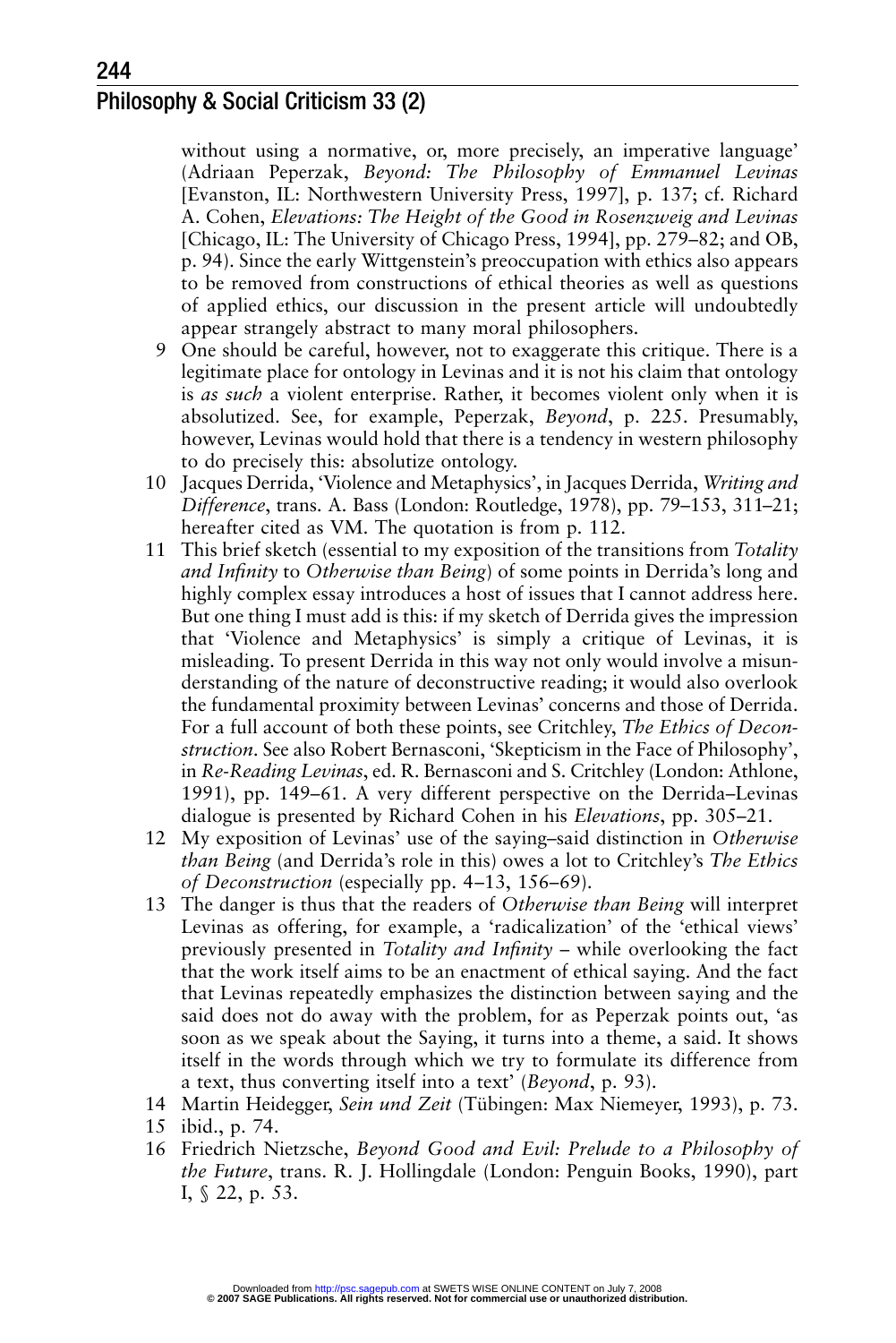245

- 17 One may wonder how Levinas, given such a project, can continue to see himself as associated with (Husserlian) phenomenology (cf. TI, p. 28; OB, p. 183). John E. Drabinski addresses this difficult article, which transcends the bounds of this article, in his recent book *Sensibility and Singularity: The Problem of Phenomenology in Levinas* (Albany: SUNY Press, 2001). According to Drabinski, Levinas to a great extent remains true to Husserlian phenomenology and its method of intentional analysis, despite all appearances to the contrary.
- 18 This is at least Dermot Moran's opinion. To him, Levinas is the most obscure of all Continental philosophers: 'Levinas is an exceptionally difficult philosopher to read, even judged in relation to the demanding, complex prose of authors such as Husserl, Heidegger, and Derrida. Indeed he is perhaps the most deliberately opaque of contemporary European philosophers. His style is to make assertions, followed by further assertions, without any attempt to justify them, other than through some kind of appeal to deeply human, perhaps even mystical, intuitions. . . . Furthermore, his writing is infuriatingly sloppy.' Dermot Moran, *Introduction to Phenomenology* (London: Routledge, 2000), pp. 321–2. Moran's reading of Levinas, as some will have guessed, is extremely uncharitable.
- 19 The letter is published in German, and with Brian McGuinness' English translation in the footnotes, in Georg Henrik von Wright's 'Historical Introduction', in L. Wittgenstein, *Prototractatus: An Early Version of* Tractatus Logico-Philosophicus, ed. and trans. B. F. McGuinness *et al*. (London: Routledge, 1971), pp. 1–34. The letter is found at pp. 15–16.
- 20 Ludwig Wittgenstein, *Tractatus Logico-Philosophicus*, trans. D. F. Pears and B. F. McGuinness (London: Routledge & Kegan Paul, 1961), §§ 6.41–6.421; hereafter cited as T. Cf. Ludwig Wittgenstein, *Notebooks 1914–1916*, 2nd edn, ed. G. H. von Wright and G. E. M. Anscombe, trans. G. E. M. Anscombe (Oxford: Basil Blackwell, 1979), pp. 78–9; hereafter cited as NB. I use the following abbreviations for additional works by Wittgenstein: LE: 'A Lecture on Ethics', *The Philosophical Review* 74 (1965): 3–12; PI: *Philosophical Investigations*, trans. G. E. M. Anscombe (Oxford: Basil Blackwell, 1963); WVC: *Ludwig Wittgenstein and the Vienna Circle: Conversations Recorded by Friedrich Waismann*, ed. B. McGuinness, trans J. Schulte and B. McGuinness (Oxford: Basil Blackwell, 1979).
- 21 P. M. S. Hacker, *Insight and Illusion: Themes in the Philosophy of Wittgenstein* (Bristol, Avon: Thoemmes Press, 1997), p. 89.
- 22 ibid., p. 107. Cf. T, § 6.421; NB, p. 78.
- 23 For a reading that explicitly endorses this conclusion, see Alan Janik and Stephen Toulmin, *Wittgenstein's Vienna* (Chicago, IL: Elephant Paperbacks/ Ivan R. Dee, 1986), pp. 24–5, 190–200. See also Greisch, 'The Face and Reading', pp. 73–4.
- 24 Bertrand Russell, for one, found it hard to take the concluding sentences seriously. As he wrote in his introduction to the *Tractatus*: 'What causes hesitation [in accepting Wittgenstein's position] is the fact that, after all, Mr. Wittgenstein manages to say a good deal about what cannot be said, thus suggesting to the skeptical reader that possibly there may be some loophole through a hierarchy of languages, or by some other exit' (T, p. xxi).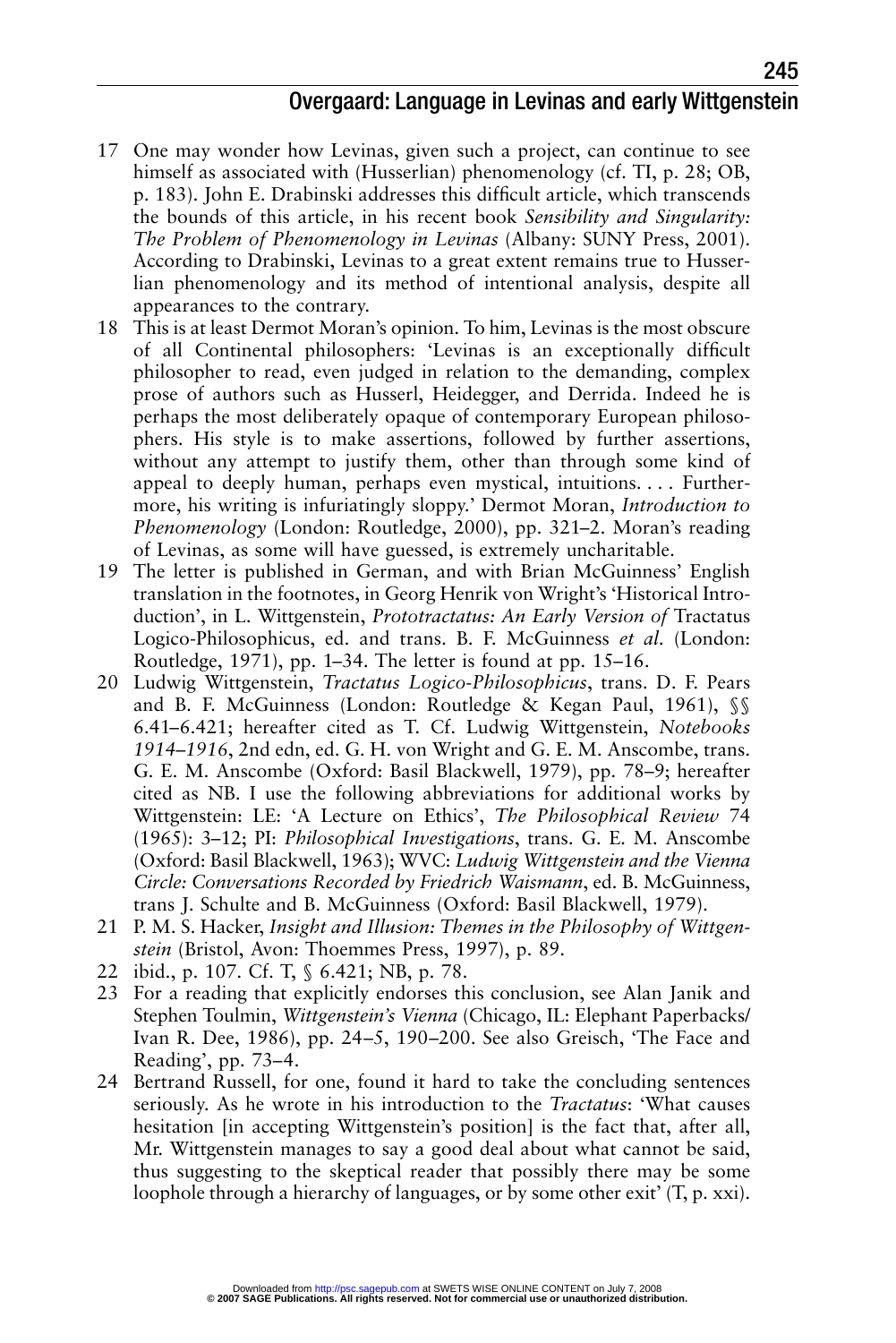(Interestingly, Russell goes on to consider the status of ethics: 'The whole subject of ethics, for example, is placed by Mr. Wittgenstein in the mystical, inexpressible region. Nevertheless he is capable of conveying his ethical opinions. His defence would be that what he calls the mystical can be shown, although it cannot be said. It may be that his defence is adequate, but, for my part, I confess that it leaves me with a certain sense of intellectual discomfort' [T, p. xxi]. This is clearly a reading in line with the 'received interpretation': ethics belongs to a 'region' of reality that cannot be expressed in language. We can nevertheless 'convey our ethical opinions', by using other means. We can 'show' them, and this is what Wittgenstein attempts to do.)

- 25 Many commentators defend such a view. A very good example is David G. Stern, *Wittgenstein on Mind and Language* (New York: Oxford University Press, 1995). Stern writes: 'So while the *Tractatus*, like works of traditional philosophy, consists of sentences that, on the theory of representations he sets out there, are to be condemned as nonsensical, Wittgenstein nevertheless thought that his book, unlike the others, pointed to the truth' (p. 7). Stern is explicit that at least some of the relevant truths are ethical. Wittgenstein, he says, 'combined the thesis that only factual and logical uses of language are meaningful with the view that philosophical insights about ethics, aesthetics, and "the mystical" lie *outside* language' (p. 8). According to Stern, Wittgenstein 'believed he had safeguarded what really mattered, the ethical point of his book . . . precisely by placing it beyond the limits of language altogether. These crucial insights into the nature of the subject, ethics, and religion are not supposed to be shown by logical analysis; instead, they "show themselves" in philosophy's running up against the limits of language and so attempting to say the unsayable' (p. 70).
- 26 David Stern distinguishes between 'plain nonsense, which can be dismissed, and important nonsense, which points to philosophical insights that cannot be put into words' (*Wittgenstein on Mind and Language*, p. 70). Similarly, P. M. S. Hacker distinguishes, within philosophy, 'misleading nonsense' (the kind that traditional metaphysics produces, according to Wittgenstein and the logical positivists) from 'illuminating nonsense'. The nonsense we find in the *Tractatus* is of the latter kind (*Insight and Illusion*, pp. 18, 26). But Hacker's position appears slightly more sophisticated than Stern's. Hacker does not claim that 'illuminating nonsense' shows anything, but only that it 'will guide the attentive reader to apprehend what is shown *by other propositions which do not purport to be philosophical*' (ibid., p. 18; emphasis added). In other words, the nonsensical sentences of the *Tractatus* 'show nothing at all' (Hacker, 'Was He Trying to Whistle It?', in *The New Wittgenstein*, ed. A. Crary and R. Read [London: Routledge, 2000], pp. 353–88 [356]), and thus they do not show any ineffable ethical truths either, on Hacker's reading. They only direct our attention to the ethical that is *shown* by meaningful sentences (sentences that also *say* something) such as, 'Emmanuel Levinas is the author of *Otherwise than Being*'. Perhaps the 'received interpretation' is not a monolithic doctrine after all.
- 27 James Conant, 'Must We Show What We Cannot Say?', in *The Senses of Stanley Cavell*, ed. R. Fleming and M. Payne (Lewisburg, PA: Bucknell University Press, 1989), pp. 242–83 (253).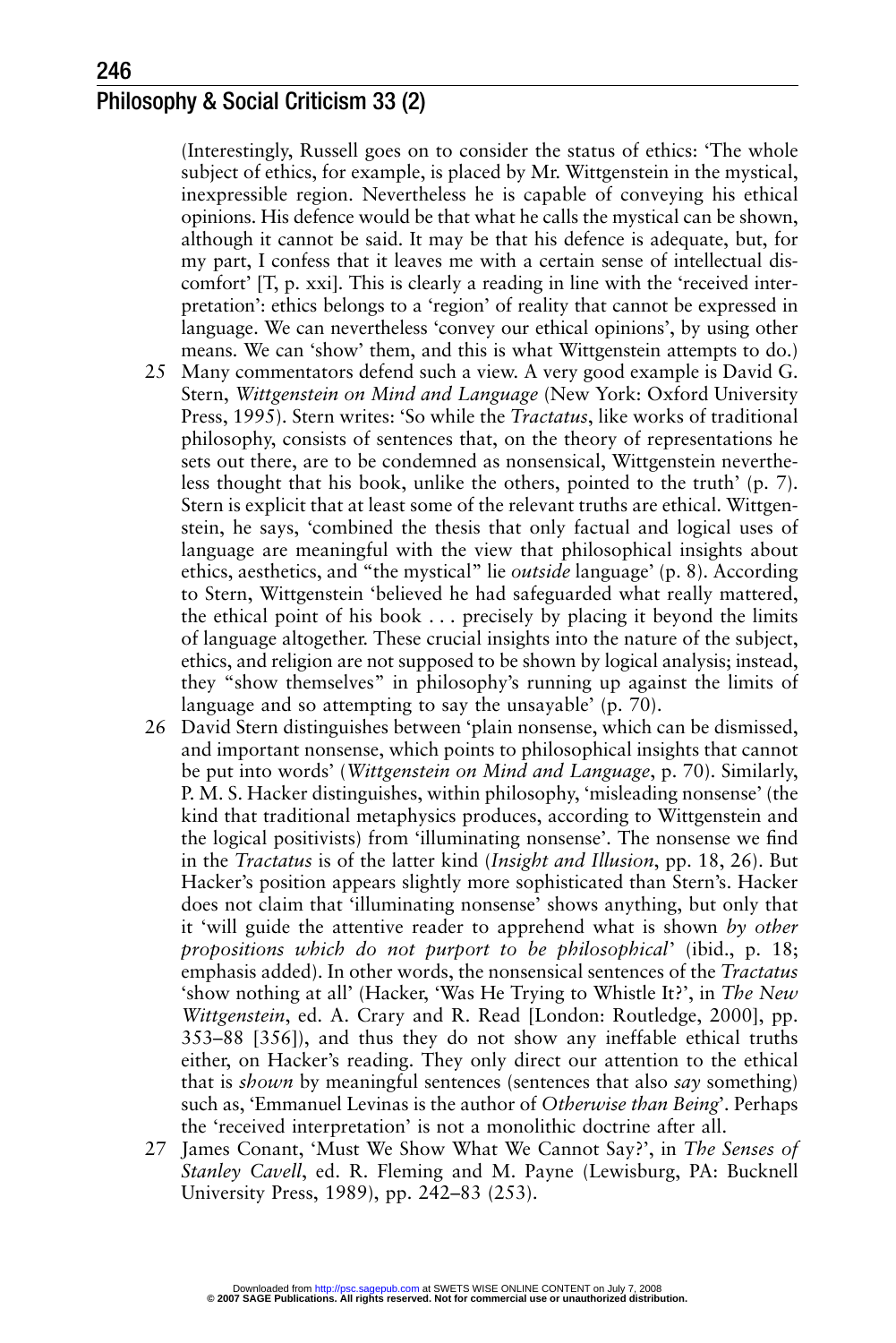- 28 See James Conant, 'Elucidation and Nonsense in Frege and Early Wittgenstein', in *The New Wittgenstein*, ed. A. Crary and R. Read (London: Routledge, 2000), pp. 174–217, esp. p. 200. The identical point is made in Conant's 'The Method of the *Tractatus*', in *From Frege to Wittgenstein: Perspectives on Early Analytic Philosophy*, ed. E. H. Reck (New York: Oxford University Press, 2002), pp. 374–462, esp. p. 429.
- 29 Cf. Cora Diamond, 'Ethics, Imagination, and the Method of Wittgenstein's *Tractatus*', in *The New Wittgenstein*, ed. A. Crary and R. Read (London: Routledge, 2000), pp. 149–73, esp. p. 153. See also Conant, 'Elucidation and Nonsense in Frege and Early Wittgenstein', pp. 176–7 and Conant, 'The Method of the *Tractatus*', pp. 380–1. There are other commentators whose views more or less resemble those defended by Cora Diamond and James Conant (e.g. Juliet Floyd, Warren Goldfarb, and Thomas Ricketts), but I shall discuss only Diamond and Conant. Indeed, I shall give only a rough sketch of their views and arguments, since my interest pertains to the structural similarities between the early Wittgenstein and Levinas that certain aspects of Conant's and Diamond's readings would seem, unbeknown to them, to uncover.
- 30 Cora Diamond, *The Realistic Spirit: Wittgenstein, Philosophy, and the Mind* (Cambridge, MA: MIT Press, 1991), pp. 18–19. Diamond, 'Ethics, Imagination, and the Method of Wittgenstein's *Tractatus*', pp. 149–51.
- 31 It is significant that Wittgenstein writes *unsinnig* and not *sinnlos*. If he had said that his propositions were 'meaningless' (*sinnlos*), then they would – like tautologies and contradictions – lack meaning in the sense that they say nothing about states of affairs in the world; they would be borderline cases, as it were, of the meaningful. That would have given a completely different interpretative situation.
- 32 Conant, 'Elucidation and Nonsense in Frege and Early Wittgenstein', p. 198; Conant, 'The Method of the *Tractatus*', p. 424. Diamond, 'Ethics, Imagination, and the Method of Wittgenstein's *Tractatus*', p. 150.
- 33 Diamond, *The Realistic Spirit*, p. 194.
- 34 ibid., p. 181.
- 35 Cf. Conant, 'Elucidation and Nonsense in Frege and Early Wittgenstein', p. 196; Conant, 'The Method of the *Tractatus*', pp. 421–2.
- 36 Conant, 'Must We Show What We Cannot Say?', p. 254.
- 37 ibid.
- 38 In her article, 'Ethics, Imagination, and the Method of Wittgenstein's *Tractatus*', Diamond is also concerned with the question of the ethical point of the *Tractatus*. Her account gives pride of place to the imaginative activity of understanding someone who utters nonsense. Though I cannot argue the point here, I think this is even more far-fetched than Conant's attempt to make sense of the ethical, and thus clearly illustrates the fundamental weakness of the 'new Wittgenstein' reading.
- 39 Conant, 'Must We Show What We Cannot Say?', p. 253.
- 40 And the irony of this, of course, is that if there is anything Conant and Diamond are *not* doing, it is precisely throwing the work away. In fact, one has the impression that were it not for their ongoing interpretative engagement with the *Tractatus*, this book would not figure in anywhere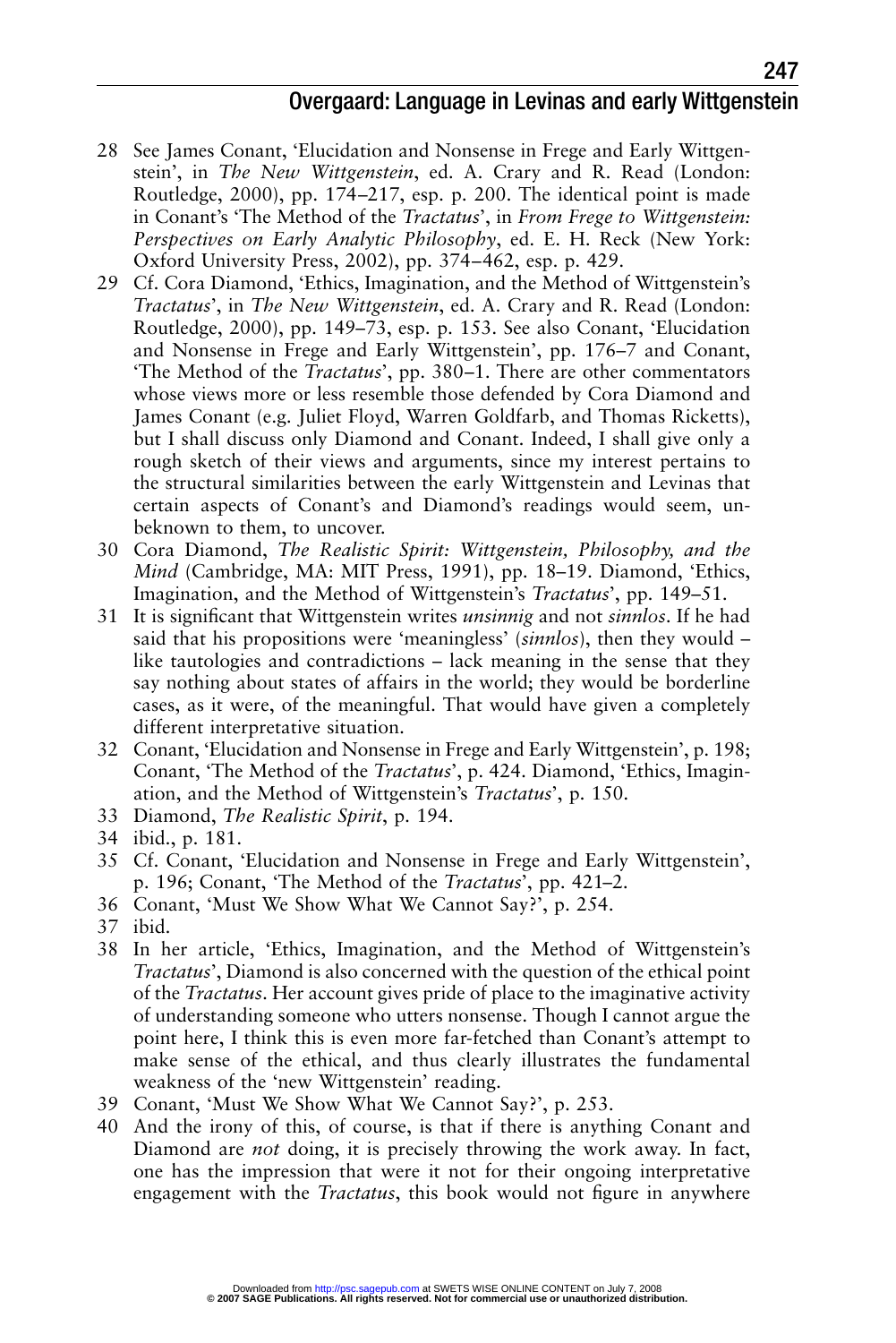248

near the number of philosophical publications it actually figures in here at the beginning of the 21st century.

- 41 Marie McGinn, 'Between Metaphysics and Nonsense: Elucidation in Wittgenstein's *Tractatus*', *The Philosophical Quarterly* 49 (1999): 491–513 (498). I agree with McGinn that it is one of the great weaknesses of Conant's and Diamond's interpretation that '[w]e are not left with anything after we have thrown away the ladder' (ibid., p. 495), while the received interpretation (McGinn calls it the 'metaphysical' interpretation) at least allows us to carry something away with us after having finished the work (p. 496). The reading I will offer differs from McGinn's so-called 'elucidatory' interpretation, but it meets her requirements.
- 42 Which is the most attractive part of Conant's and Diamond's 'new' reading; the part that motivates the whole project of re-reading the *Tractatus*. P. M. S. Hacker has provided a powerful battery of arguments – drawing on internal evidence of the *Tractatus* as well as on other texts from the period – intended to demonstrate that the 'new' reading of Wittgenstein is seriously flawed (cf. Hacker, 'Was He Trying to Whistle It?'). But even Hacker acknowledges that there is a very good reason why philosophers are attracted to Conant's and Diamond's interpretation (ibid., p. 364). Nonsense is nonsense, and we are perfectly entitled to be suspicious of any philosopher who claims that *some* nonsense reveals certain deep ineffable truths about the world. Could Wittgenstein really have claimed that?
- 43 Greisch, 'The Face and Reading', p. 77.
- 44 I think Catherine Chalier is right to stress that 'Levinas shows no particular love for the ineffable and the unsayable; he indulges in no *pathos* of the incommunicable' (Chalier, *What Ought I to Do? Morality in Kant and Levinas* [Ithaca, NY: Cornell University Press, 2002], p. 120), although in a few places, Levinas might give a somewhat different impression (e.g. OB, pp. 7, 44).
- 45 See Critchley, *The Ethics of Deconstruction*, p. 184. Note that he only poses the *question* ('unresolved if intriguing', as he says) whether this circumstance is 'enough to deny any possible *rapprochement* between Wittgenstein and Levinas'.
- 46 The importance of this dialogical aspect of Wittgenstein's philosopher is emphasized by Beth Savickey in her book *Wittgenstein's Art of Investigation* (London: Routledge, 1999), especially pp. 125–6. According to Savickey, 'It is not just that the interlocutor is set up as an imaginary adversary, or as a "straw person" for Wittgenstein's philosophical attacks. Rather the interlocutor is essential to his understanding of language and philosophy' (ibid., p. 126).
- 47 Cf. Greisch, 'The Face and Reading', p. 74.
- 48 Critchley, 'Introduction' in *The Cambridge Companion to Levinas*, p. 19.
- 49 How to critically evaluate the two positions is a different, and of course sizeable, question, which I cannot possibly do justice to here. However, I cannot resist the temptation to suggest one question that might be relevant in the context of such a critique. If the need to unsay the said has anything to do with the idea that philosophical discourse, and perhaps theoretical discourse as such, has an inherent tendency to reify and perhaps objectify